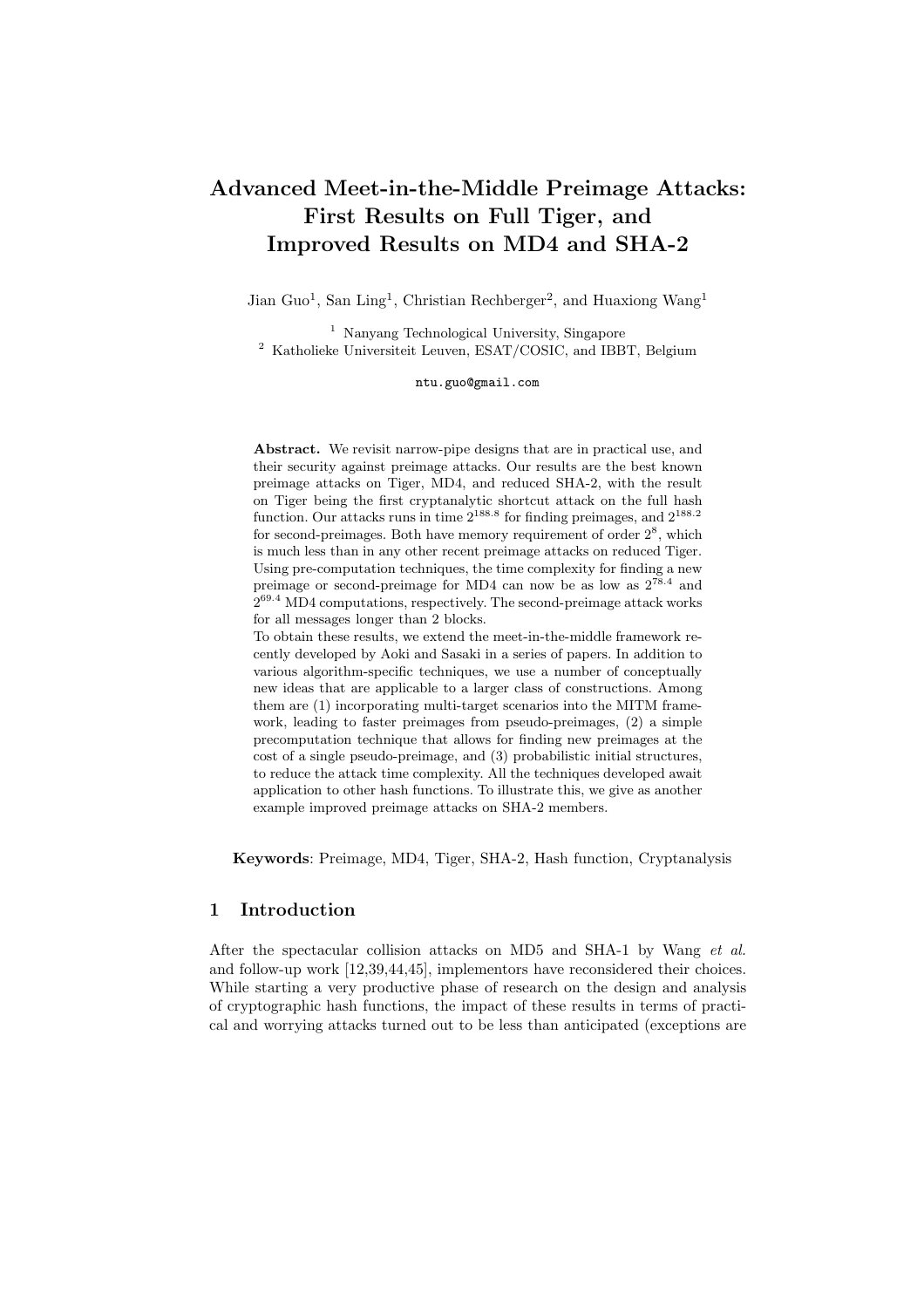e.g., [26,38,40]). Instead of collision resistance, another property of hash functions is more crucial for practical security: preimage resistance. Hence, research on preimage attacks and the security margin of hash functions against those attacks seems well motivated, especially if those hash functions are in practical use.

An important ongoing challenge is to find an efficient and trustworthy new hash function for long term use  $(e.g.,$  in the SHA-3 competition). For new hash functions, an important first step to get confidence in them is to apply known cryptanalysis methods in order to break them. So the cryptanalysts' toolbox needs to be well equipped for this.

The new techniques we present in this paper contribute to both issues at the same time. They give new, generically applicable tools to cryptanalysts for analyzing compression functions and hash functions, and at the same time applications of them improve significantly upon known preimage attacks on hash functions in practical use, like MD4, Tiger, and SHA-256/512. In the following we outline the new tools and new results that will be described later in the paper. We describe them in a way to fit into the meet-in-the-middle (MITM) framework of Aoki and Sasaki as recently developed in a series of papers [6,7,8,36,37], although we note that the basic approach was pioneered by Lai and Massey [23]. Other interesting approaches to preimage attacks appeared in [11,13,21,22,24,25,28,29,34,46].

New methods. New methods described in this paper that are independent of a particular attack or hash functions are the following:

- Probabilistic initial structure, compared with (deterministic) initial structure, is found be useful for significantly reducing attack complexity for the first. To improve the time complexity of a MITM preimage attack, the attackers usually need to find more neutral words. This usually reduces the number of attackable steps, due to the fact that the more neutral words, the faster the neutrality is destroyed, and the less step can be covered for independent chunks, initial structure, and partial matching. Hence, there is a tradeoff between the size of neutral words, and attackable steps. In this paper, using MD4 in Section 3 as an example, we show one can use more neutral words, and maintain long initial structure at the same time, with cost of turning the initial structure into a probabilistic one. A similar technique has been used in [37], however there it serves the purpose of better approximating the initial structure, and the attack complexity is not reduced due to limited bits for partial matching.
- Incorporating multi-target scenarios into the MITM framework, leading to faster preimage attacks. The MITM framework is the basis for several theoretically interesting results on the preimage resistance of various hash functions, mostly close to brute force search complexities. One reason for this is that in order to exploit all the options of this framework, matching points of the meet-in-the-middle phase can be anywhere in the computation of the compression function, and not necessarily at their beginning or end.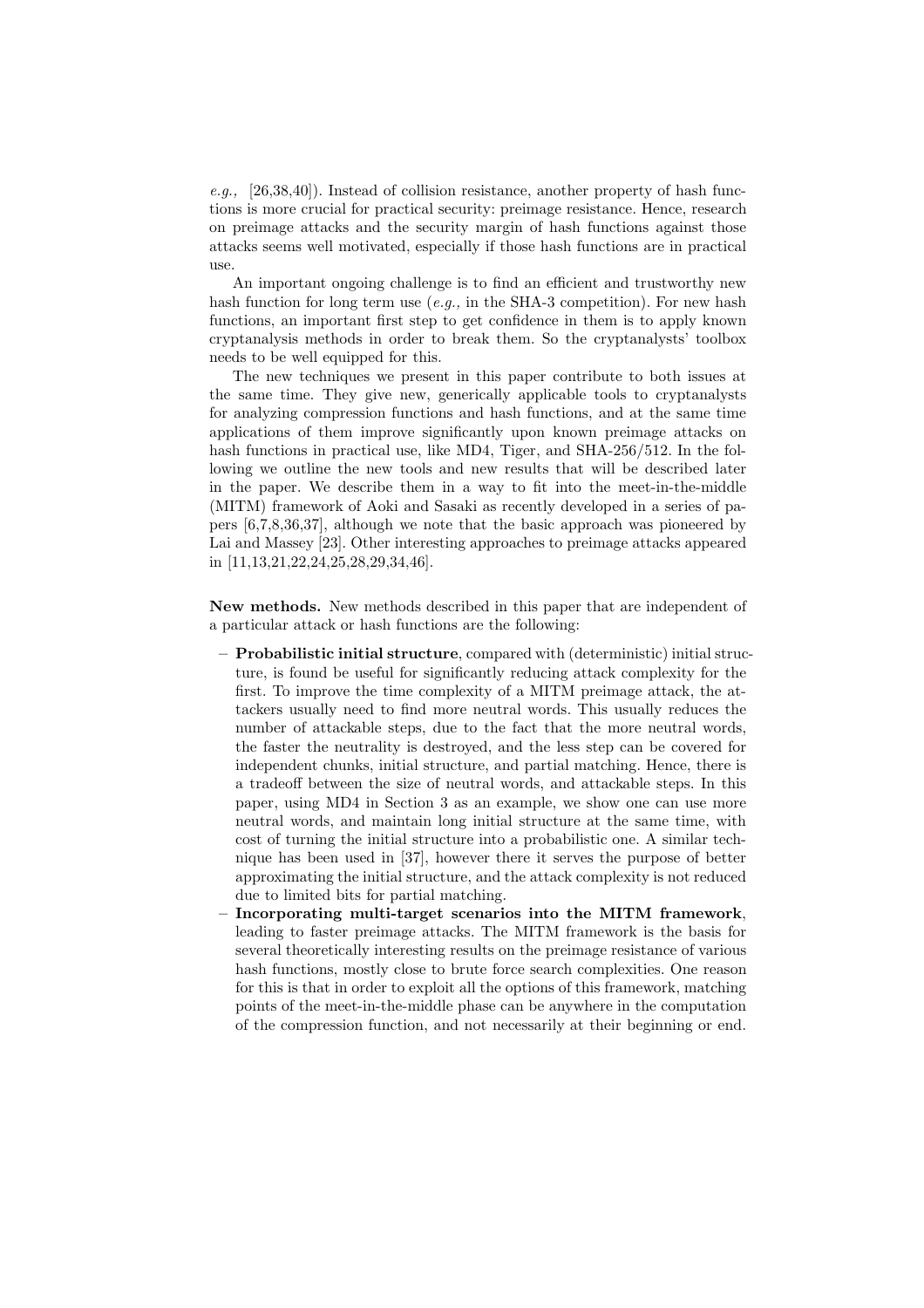Even though this gives an attacker more freedom in the design of a compression function attack, this always leads to big efficiency losses when the attack on the compression function is converted to an attack on the hash function. Hence, an attacker basically has to choose between a more restricted (and potentially much slower) strategy in the compression function attack that allows more control over the chaining values and in turn allows efficient treeor graph-based conversion methods, or to fully exploit the freedom given by the latest versions of the MITM framework in the compression function attack at the cost of inefficient conversion methods. In Section 2.2 we describe a way to combine the best of both worlds. Later in the paper, this results in the best known preimage attacks for Tiger and the SHA-2 members.

 $- A$  simple **precomputation technique** that allows for finding new preimages at the cost of a single pseudo-preimage. See Section 3 for an application to MD4, where this approach is shown to outperform any point on the time/memory trade-off curve by Hellman [18] (which was proven optimal in [10] in the generic case).

New results in perspective. In addition to the conceptual ideas that contribute to the cryptanalysts' toolbox in general, we also apply those ideas and present concrete results. In fact, we manage to improve the best known preimage attacks on a number of hash functions in practical use. A table of best related works, and the comparison with our main results can be found in [16].

– Tiger: One of the few unbroken but time-tested hash functions, designed by Anderson and Biham [5] in 1996, Tiger is sometimes recommended as an alternative to MD4-like designs like SHA-1, especially because it is faster than SHA-1 on common platforms. Tiger is in practical use  $e.g.,$  in decentralized file systems, or in many file sharing protocols and applications, often in a Merkle-tree construction (also known as TigerTree [3]). The best collision attack on Tiger is on 19 rounds  $[30]$ <sup>3</sup> So far the best preimage attack on the Tiger hash function is by Wang and Sasaki [42]. Independently of our work, they applied the MITM preimage attack to Tiger reduced to 23 steps with time complexity higher than ours  $(1.4 \times 2^{189})$  and requirements of 2<sup>22</sup> units. Our new attack improves those in many aspects and seems to be the first cryptanalytic shortcut attack on the full Tiger hash function. Our attack on the full 24 rounds hash functions has time complexity  $2^{188.8}$ (compression function attack is  $2^{185.4}$ ) and memory requirements are only in the order of 2<sup>8</sup> . These results are obtained using the multi-target technique mentioned above, and a dedicated technique to construct an initial structure in a precomputation.

<sup>&</sup>lt;sup>3</sup> If an attacker can choose both the difference and the actual values not only of the message, but also of the chaining input, then the full compression function can be attacked, see Mendel and Rijmen [31]. However, this attack cannot be extended on the hash function, whereas all the attacks in this paper can.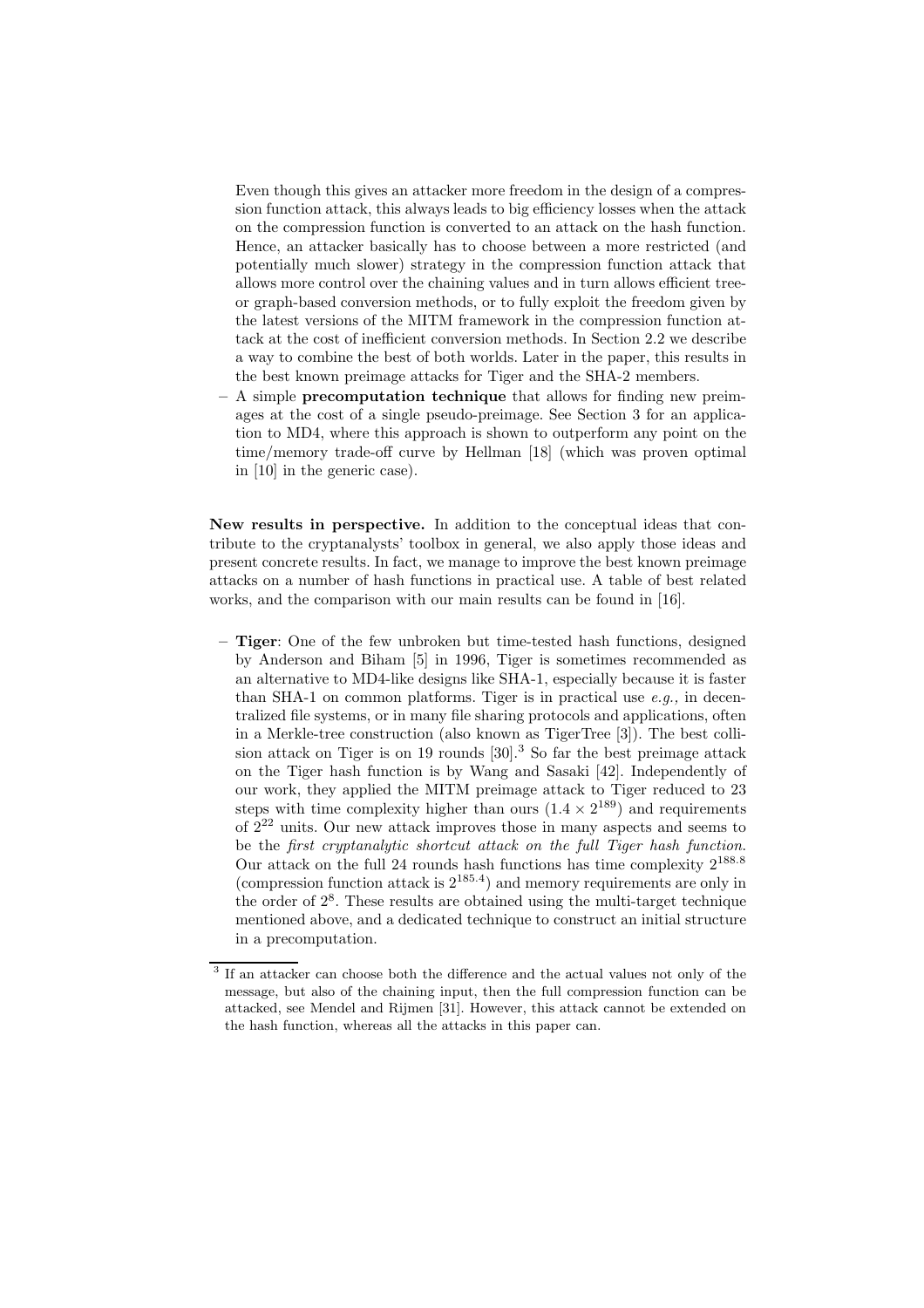- MD4: Even though very efficient collision search methods exist for MD4 [43,35], this hash function is still in practical use. Examples include password handling in Windows NT, the S/KEY one-time-password system [17], integrity checks in popular protocols e.g., rsync [2] or file-sharing protocols [1] and applications. The time complexity for the best known compression function attack is reduced from  $2^{96}$  (by Leurent [27]) to  $2^{72}$ . Assuming  $2^{128}$  precomputation using the large computation technique mentioned above, and 2<sup>81</sup> storage, the effort for finding any new preimage (be it for the same or a different target hash value as a challenge) can now be as low as  $2^{78.4}$ .
- SHA-2: The members of the SHA-2 family of hash functions are probably among the most interesting cryptanalytic targets, not only because of the uptake of its adoption in all places where a hash function is needed (and they are countless), but also because they are used to compare them to candidates of the ongoing SHA-3 competition. We use SHA-2 members as an example to illustrate the effect of using the multi-target scenario. This way we also improve the best known preimage attacks on reduced SHA-256 and reduced SHA-512. They are described in [16, Appendix A].

Outline. This paper is organized as follows. Section 2 describes the MITM preimage attack, four different methods converting the pseudo-preimage to preimage (including two new ones), and also recapitulates techniques to extend MITM based preimage attacks. We apply these new techniques to MD4 and Tiger in Section 3 and Section 4, respectively. Section 5 concludes the paper.



# 2 The Meet-in-the-Middle Preimage Attack

Fig. 1. Meet-in-the-Middle Pseudo-Preimage Attack against Davies-Meyer Hash Functions

The general idea of the preimage attack, illustrated in Fig 1, can be explained as follows:

1. Split the compression function into two chunks, where the values in one chunk do not depend on some message word  $W_p$  and the values in the other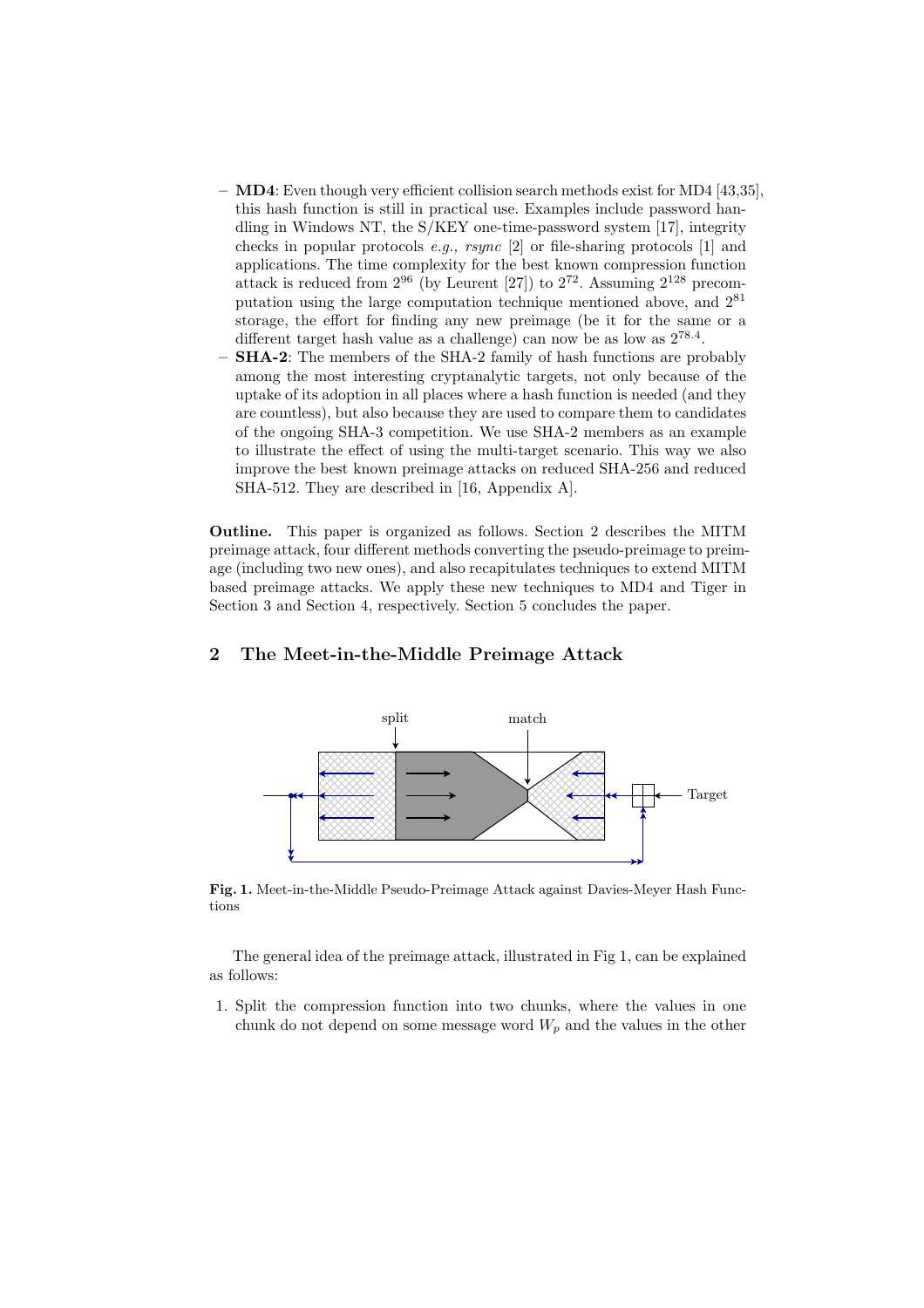chunk do not depend on another message word  $W_q$  ( $p \neq q$ ). We follow the convention and call such words neutral with respect to the first and second chunk, respectively.

- 2. Fix all other values except for  $W_p$ ,  $W_q$  to random values and assign random values to the chaining registers at the splitting point.
- 3. Start the computation both backward and forward from the splitting point to form two lists  $L_p$ ,  $L_q$  indexed by all possible values of  $W_p$  and  $W_q$ , containing the computed values of the chaining registers at the matching point.
- 4. Compare two lists to find partial matches (match for one or a few registers instead of the full chaining) at the matching point.
- 5. Repeat the above three steps with different initial configurations (values for splitting point and other message words) until a full match is found.
- 6. Note that the match gives a pseudo-preimage as the initial value is determined during the attack. However, it is possible to convert pseudo-preimages to a preimage using a generic technique described in [33, Fact 9.99]. One can compute many pseudo-preimages, and then find a message which links the IV to one of the input chaining of the pseudo-preimages.

With the work effort of  $2^l$  compression evaluations (let the space for both  $W_p$ and  $W_q$  be  $2^l$ ), we obtain two lists, each one containing  $2^l$  values of the register to match. When we consider all of the  $2^{2l}$  possible pairs, we expect to get around  $2<sup>l</sup>$  matches (assume we match *l* bits at the matching point). This means that after  $2^l$  computations we get  $2^l$  matches on one register, effectively reducing the search space by  $2^l$ . Leaving all the other registers to chance allows us to find a complete match and thus a pseudo-preimage in  $2^{n-l}$  computations if the chaining is of *n* bits. We repeat the pseudo-preimage finding  $2^{l/2}$  times, which costs  $2^{n-l/2}$ , and then find a message which links to one of the  $2^{l/2}$  pseudopreimages, this costs  $2^{n-l/2}$ . So the overall complexity for finding one preimage is  $2^{n-l/2+1}$ , with memory requirement of order  $2^l$ .

**Remark on bits for partial matching.** Assume we have  $m$  bits for partial matching, we expect  $2^{\overline{2l}-m}$  good candidates with the m-bit matched. However we still need to check if one of the remaining candidates gives a full match (pseudo-preimage), the checking costs about  $2^{\tilde{2}l-m}$  (a bit less indeed, since we can store the computed candidates up to the point before partial matching, and re-check the partial matching portion only). To minimize the time complexity, we require  $m \geq l$ , so that the partial matching costs  $2^{2l-m} \leq 2^l$ , which can be neglected.

#### 2.1 Multi-Target Pseudo Preimage (MTPP)

In [27], Leurent provides an unbalanced-tree multi-target pseudo-preimage method to convert the pseudo-preimages to preimage with complexity  $(l \ln(2) + 1) \cdot 2^{n-l}$ , compared with  $2^{n-l/2+1}$  in [33, Fact 9.99]. Suppose the matching point is at the end of compression function. The matching process is to find  $l_p + l_q = t$  $(l_p \in L_p, l_q \in L_q$ , and  $t \in T$ , the set of known targets). When we are given k targets, the chance to find a match increases by a factor k, *i.e.*, it takes  $2^{n-l}/k$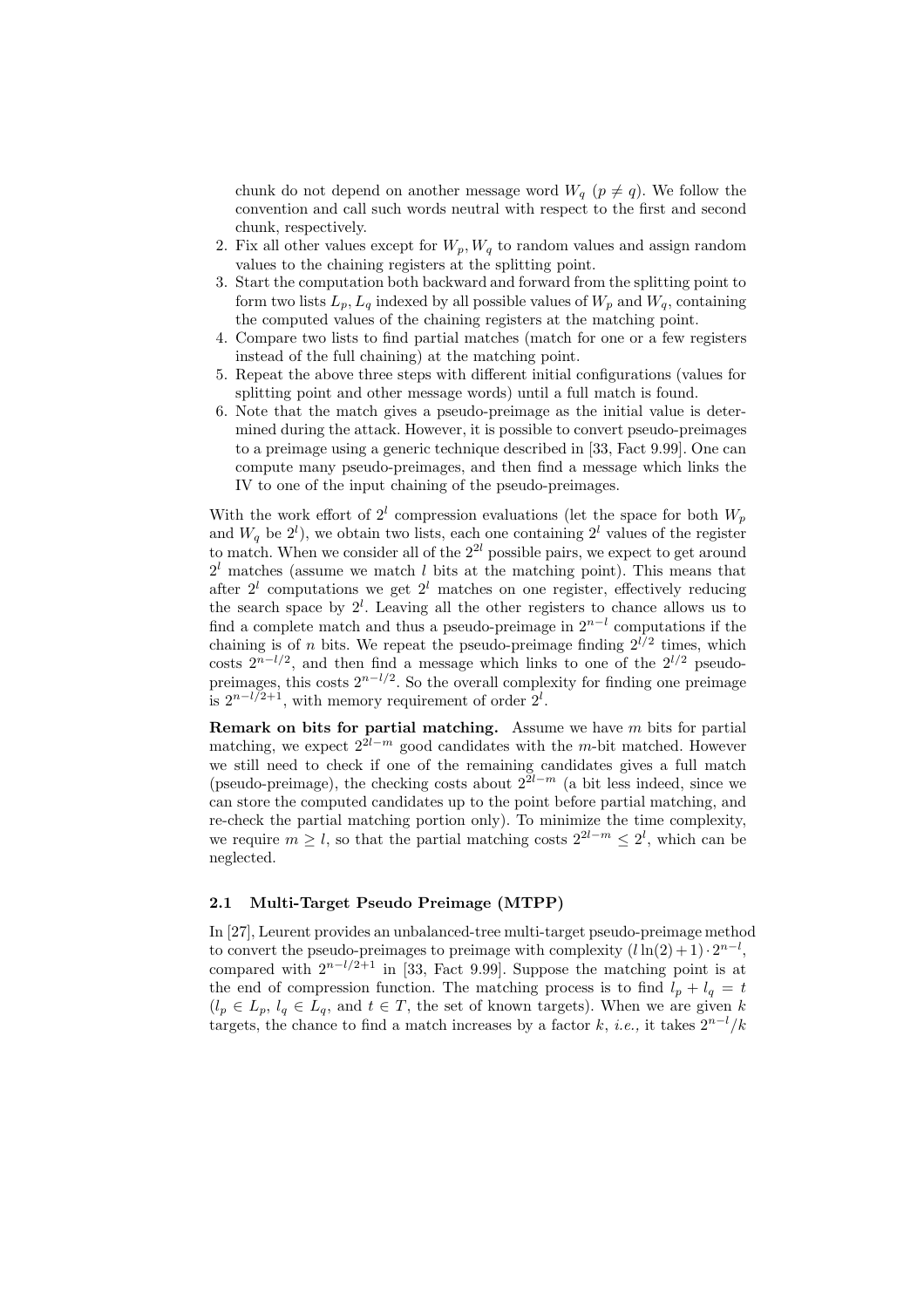to find a pseudo-preimage which links to one of the k targets. To find  $2^k$  pseudopreimages, it takes  $2^{n-l}/1 + 2^{n-l}/2 + 2^{n-l}/3 + \cdots + 2^{n-l}/2^k \simeq k \ln(2) \cdot 2^{n-l}$ . To find a preimage, it is expected to repeat  $2^{n-k}$  blocks finding a message, which links to one of the  $2^k$  targets. Taking the optimal  $k = l$ , the overall complexity is

$$
2^{n-k} + k \ln(2) \cdot 2^{n-l} = (l \ln(2) + 1) \cdot 2^{n-l} \tag{1}
$$

Note this conversion does not necessarily increase the memory requirement, i.e., it can be the same as for finding a pseudo-preimage, since we compute the  $2<sup>l</sup>$  pseudo-preimages in sequence.

Enhanced 3-Sum Problem. The above conversion comes with an assumption that the matching can be done within  $2^l$ . Note from each chunk, we have  $2^l$ candidates (denoted as  $L_p$  and  $L_q$ ), and given  $2^k$  targets (denoted as T), we are to find all possible  $(l_p, l_q, t)$ , where  $l_p \in L_p$ ,  $l_q \in L_q$  and  $t \in T$ , such that  $l_p + l_q = t$ . We call this problem the Enhanced 3-Sum Problem, where the standard 3-sum problem decides whether there is a solution [4]. Current research progress [9] shows that the problem can be solved in  $O(2^{2l})$  or slightly faster. So this approach expects the matching to be done in  $2^{2l}$  (for  $k = l$ ) instead of the assumed  $2^l$ . However the matching only occurs in the final feed-forward operation ("+" in most of the MD hash families), which is a small portion of the compression. Hence this approach expects  $2^{2l}$  "+" operations to be somewhat equivalent to  $2^l$  compression computations by counting the number of "+" in the compression, when l is relatively small (e.g.,  $\leq$  7 for MD4 and Tiger, since there are about  $2^7$  "+" in MD4 compression; we simply count the number of operations  $(*, "-"", "×" and sbox lookup)$  in the case of Tiger).

### 2.2 Generic Multi-Target Pseudo Preimage (GMTPP)

The framework of Aoki and Sasaki could not take advantage of a multi-target scenario to speed-up the conversion from pseudo-preimage to preimages. The reason is a rather strong requirement on the compression function attack by the MTPP approach outlined above. By generalizing the setting, we weaken the assumption on the compression function attack, and hence allow the MITM framework to take advantage of new speed-up possibilities.

When the matching point is not at the end of the compression function, we can still make use of the multi-targets. Consider the sum of the size of  $W_p$  and  $W_q$  to be 2l, and assume we can re-distribute the 2l bits to  $W_p$  and  $W_q$  freely<sup>4</sup>. Given  $2^k$  targets, we can distribute the 2l bits to  $l + k/2$  and  $l - k/2$ , so that we can have  $2^{l+k/2}$  candidates for each direction (combining the  $2^{l-k/2}$  and  $2^k$ targets to get  $2^{l+k/2}$  candidates). In this way, we can find a pseudo-preimage in  $2^{n-l-k/2}$  and finding  $2^k$  targets costs  $\sum_{i=1}^{2^k} 2^{n-l} \cdot i^{-1/2} \simeq 2^{n-l+1+k/2}$  (see [16, Appendix B] for a proof). So we can find the preimage in

$$
2^{n-k} + 2^{n-l+1+k/2} = 3 \cdot 2^{n-2l/3} \tag{2}
$$

<sup>4</sup> This being a very natural assumption is illustrated by the fact that for both MD4 and SHA-2 we can give a useful application that uses this.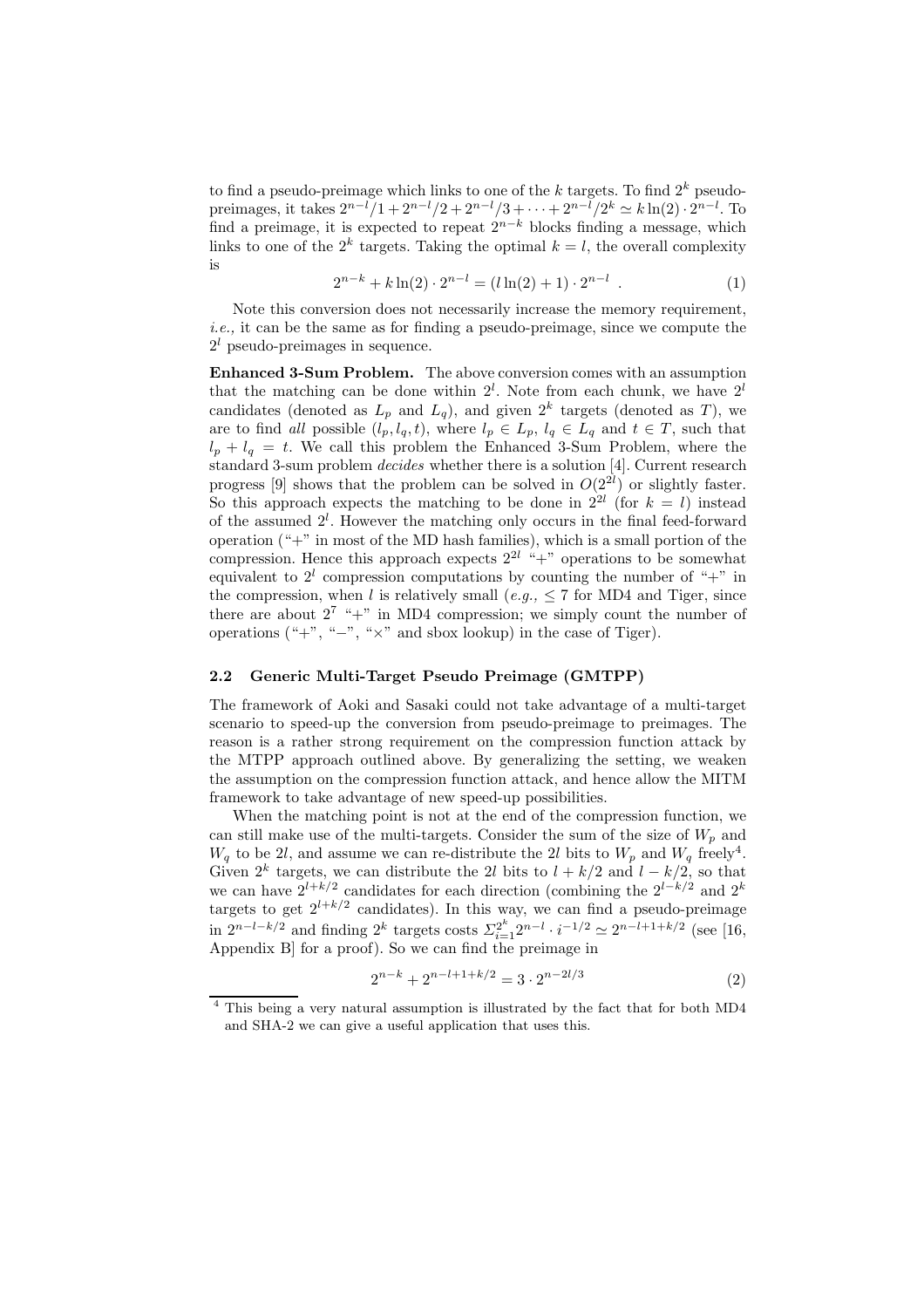| Name         | Reference        | Time                                             | Memory           | PM.  | Assumption                                               |
|--------------|------------------|--------------------------------------------------|------------------|------|----------------------------------------------------------|
| Traditional  | Section $2,[33]$ | $2^{n-l/2+1}$                                    |                  |      |                                                          |
| <b>GMTPP</b> | new. Section 2.2 | 3. $2^{n-2l/3}$                                  | $2^{4l/3}$       | 4l/3 | redistribute neutral bits                                |
| <b>MTPP</b>  |                  | Section 2.1, [27] $(l \ln(2) + 1) \cdot 2^{n-l}$ | $2^l$            | 2l   | Enhanced $3-\overline{SUM}$<br>PM at feedforward         |
| <b>FPLP</b>  | new, Section 2.3 | $2^{n-l}$                                        | $\max(2^z, 2^l)$ |      | $2^n$ precomputation<br>subset of chaining of size $2^z$ |

Table 1. Comparison of methods converting pseudo-preimage to preimage

taking the optimal  $k = 2l/3$ . For this method to work, we will need more matching bits:  $4l/3$  bits instead of l (we have  $2^{4l/3}$  candidates for both directions). The memory requirement hence increases to  $2^{4l/3}$ . Here we trade memory for speed from  $2^{n-l}/2^l$  (time/memory) to  $2^{n-l-k/2}/2^{l+k/2}$  for  $k=0,\ldots,2l/3$ . And we have full control on any other speed/memory balance in-between by making use of the proper number of given targets, *i.e.*, less than  $2^k$ .

#### 2.3 Finding Preimages using Large Precomputation (FPLP)

Here, we describe a simple technique to turn a large class of pseudo-preimage attacks into preimage attacks without any speed loss. The method requires an initial large precomputation of order  $2<sup>n</sup>$  and hence needs to be compared with the time/memory trade-off proposed by Hellman [18]. This means that the time and memory requirements of a dedicated attack need to be below the  $TM^2 = N^2$ tradeoff curve in order to be considered as an improvement over the generic attack.

The approach may be described as follows: in the precomputation phase, one tries to find messages for all possible chaining outputs, *i.e.*, find  $m_i$  such that  $hash(m_i) = h_T$  for (almost) all possible target hash values  $h_T$ , but only store those messages  $m_i$  in a table together with the output, which can actually "happen" in the pseudo-preimage attack. In the online phase, after the pseudopreimage attack is carried out, a simple lookup into this memory is enough to find the right linking message. The memory requirement depends on the subset of all possible chaining inputs the pseudo-preimage attack can possibly result in. If this subset can be restricted enough, and the pseudo-preimage attack is fast enough, the approach may outperform the generic method. In Section 3.3, we give an actual example where this is the case for MD4, which seems to be the first result of this kind.

Four different conversion techniques are summarized in Table 1. Our point here is to illustrate and compare various approaches and the assumptions they make on the compression function attack. For simplicity, other conversion methods somewhat similar to MTPP (tree construction in [32], alternative tree and graph construction in [13]) are not listed. As an example, the new attack on the MD4 compression function satisfies only assumptions of the traditional and the FPLP approach, the new attack on the Tiger compression function and the SHA-2 compression function satisfy the assumption made by the GMTPP approach.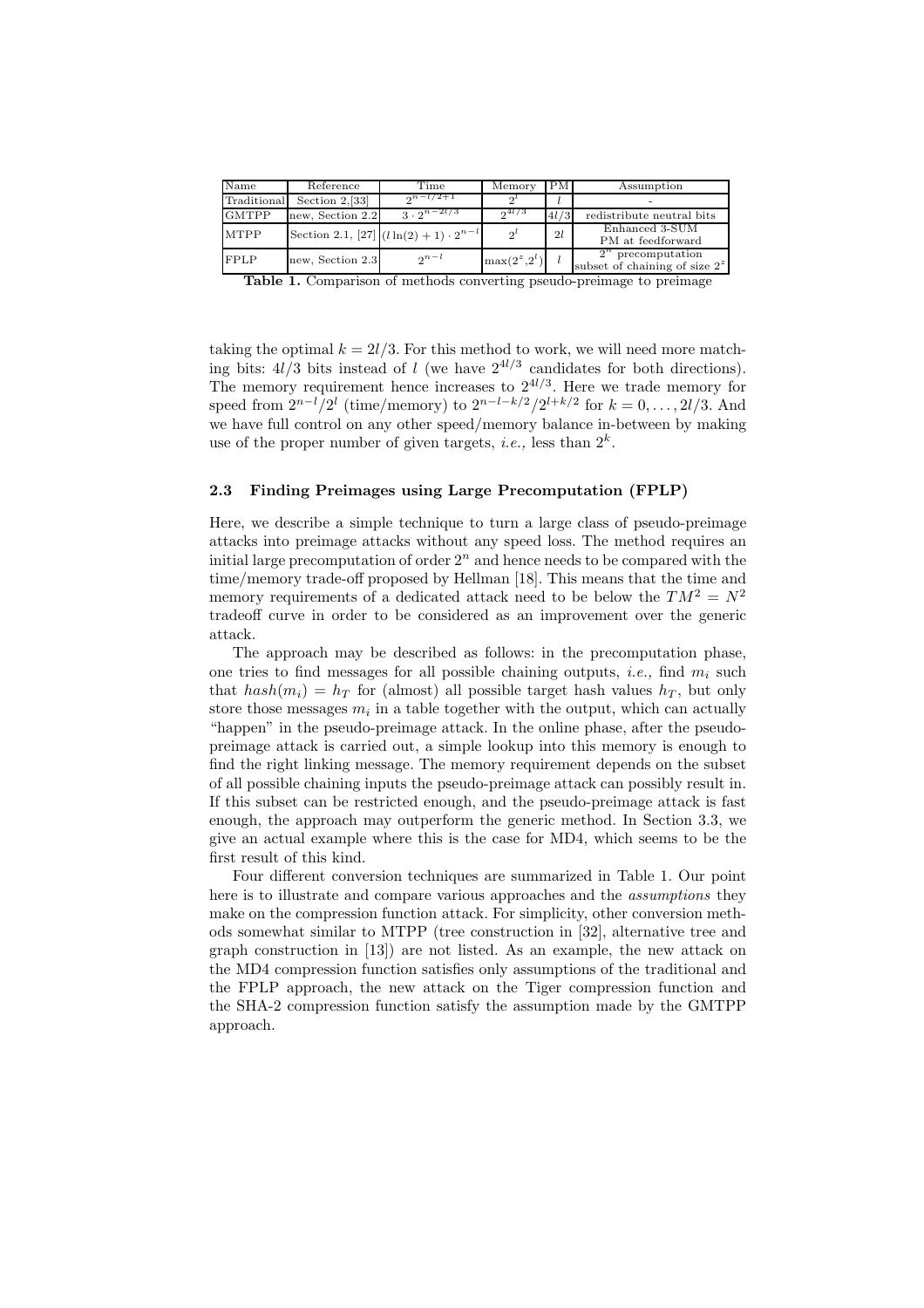## 3 Improved Preimage Attack against MD4

#### 3.1 Description of MD4

MD4 follows the traditional MD-strengthening, the original message is padded by 1, followed by many 0's and the 64-bit length information so that the length of padded message becomes a multiple of 512. Then divide the padded message into blocks of 512 bits and feed into the compression function iteratively. Output of the final compression is the hash. The compression function follows the Davies-Meyer construction, and comes with two major parts: message scheduling and step function. Message scheduling divides the 512-bit message block into 16 words (32 bit each) and expands them into 48 using permutations, as shown in following table.

| $0123$ 45 67 89101112131415           |  |  |  |  |  |  |  |
|---------------------------------------|--|--|--|--|--|--|--|
| 0481215913261014371115                |  |  |  |  |  |  |  |
| 0 8 4 12 2 10 6 14 1 9 5 13 3 11 7 15 |  |  |  |  |  |  |  |

Starting from input chaining, the expanded words are fed into the step function iteratively. The output of the last step is added with the input chaining to give the output of the compression function. The step function takes four registers as input, and update one as  $Q_i = (Q_{i-4} + F_i(Q_{i-1}, Q_{i-2}, Q_{i-3}) + M_{\pi(i)} + C_i) \ll r_i$ for  $i = 0, \ldots, 47$ , where  $C_i$  and  $r_i$  are predefined constants,  $\pi$  is a permutation defined in above table, and the functions  $F_i$  are defined as in the following table. We use typewriter font to denote the hex numbers, such as  $5A827999$ , 1 for FFFFFFFFF, and  $\theta$  for 00000000.

|  | First pass $0 \leq i < 16$ $ F_i  =  F $ $ C_i  = K_0 = \emptyset$                |
|--|-----------------------------------------------------------------------------------|
|  | Second pass $16 \le i < 32$ $\mathsf{F}_i = \mathsf{MAJ}$ $C_i = K_1 = 5.6827999$ |
|  | Third pass $ 32 \leq i < 48$ $ F_i = XOR C_i = K_2 = 6E$ D9EBA1                   |

#### 3.2 Faster Pseudo Preimage Attack

In this section, we present a pseudo-preimage attack in  $2^{72}$ . Separation of chunks is: steps  $\{10, \ldots, 26\}$  for the initial structure, steps  $\{40, \ldots, 47, 0, \ldots, 9\}$  for the first chunk, steps  $\{27, \ldots, 36\}$  for the second chunk, steps  $\{37, 38, 39\}$  for partial matching. We choose  $(M_9, Q_6)$  as  $W_p$  and  $(M_{14}, Q_{26})$  as  $W_q$ . The initial structure covers 17 steps from Step 10 to Step 26, as shown in Fig 2 with  $a = b = 1$ . Note that every register and message words within the initial structure except  $Q_6$ ,  $M_{10}$ ,  $M_{14}$ ,  $M_9$ ,  $Q_{26}$  are fixed to some random values. The concept of 4-cycle local-collision path has been used in [41,14,27]. However, none of those paths help in our MITM preimage attack, since we cannot find more proper choices of neutral words. In our initial structure, the relation between  $Q_6$  and  $Q_{26}$  satisfies

$$
Q_{26} - Q_6 = \varphi(M_9, M_{10}, M_{14})
$$
\n(3)

for some function  $\varphi$ . Note  $\varphi$  is fixed when all other registers/message words are fixed.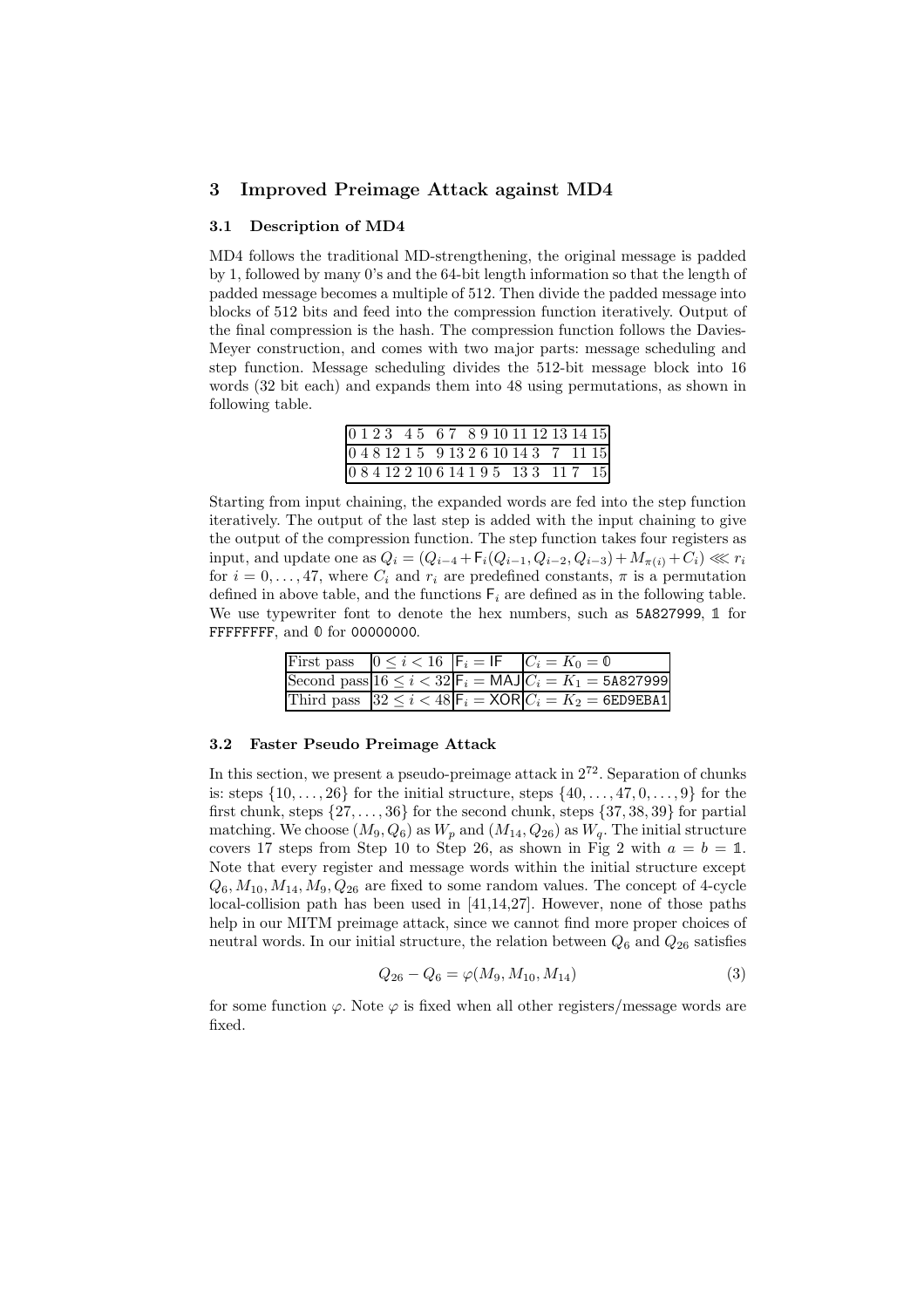

Fig. 2. 17-Step Probabilistic Initial Structure for MD4

We fix all other registers in Fig 2 in such a way that the influence of the registers in the bold line is absorbed when passing through the F function (this is called cross absorption property). Details can be found in [16]. All required values are shown in Fig 2. However, this setting results in no solution, since it is over-constrained on  $M_{12}$  and  $M_{13}$ . To overcome this problem, we propose a probabilistic initial structure.

**Probabilistic Initial Structure.** Consider the probability for  $a = \mathsf{IF}(b, a, x)$ , where  $a, b$  are fixed constants, and x is a random value in  $\mathbb{F}_{2^{32}}$ . The equation does not always hold for all x. However, if  $|b|$  (Hamming weight) is very close to 32, then we can expect high probability for the equation to hold. Instead of setting inputs of IF to be strictly  $\mathbb{1}$  or  $\mathbb{0}$ , we use some other values which are close to  $\mathbb 1$  or  $\mathbb 0$  (similarly, we force two inputs of MAJ to be very close), which enables us to find some solutions for the initial structure, as shown in Fig 2, where  $a, b$ are variables to be decided later.

We list the equations of the constraints here:

Step 11: 
$$
Q_9 = Q_8
$$
  
\nStep 12:  $Q_{11} = 0 \Leftrightarrow Q_7 + Q_8 + M_{11} = 0$   
\nStep 13:  $Q_{12} = a \Leftrightarrow (Q_8 + Q_9 + M_{12}) \ll 3 = a$   
\nStep 15:  $Q_{13} = Q_{12} = a \Leftrightarrow (Q_9 + M_{13}) \ll 7 = a$   
\nStep 16:  $Q_{15} = Q_{13} = a \Leftrightarrow (a + M_{15}) \ll 19 = a$   
\nStep 17:  $Q_{16} = Q_{15} = a \Leftrightarrow (a + a + M_0 + K_1) \ll 3 = a$   
\nStep 18:  $Q_{17} = Q_{16} = a \Leftrightarrow (a + a + M_4 + K_1) \ll 5 = a$   
\nStep 19:  $Q_{19} = b \Leftrightarrow (a + a + M_{12} + K_1) \ll 13 = b$   
\nStep 20:  $Q_{20} = Q_{19} = b \Leftrightarrow (a + a + M_1 + K_1) \ll 3 = b$   
\nStep 22:  $Q_{21} = Q_{20} = b \Leftrightarrow (a + b + M_5 + K_1) \ll 5 = b$   
\nStep 24:  $Q_{23} = Q_{21} = b \Leftrightarrow (b + b + M_{13} + K_1) \ll 13 = b$   
\nStep 25:  $Q_{24} = Q_{23} = b \Leftrightarrow (b + b + M_2 + K_1) \ll 3 = b$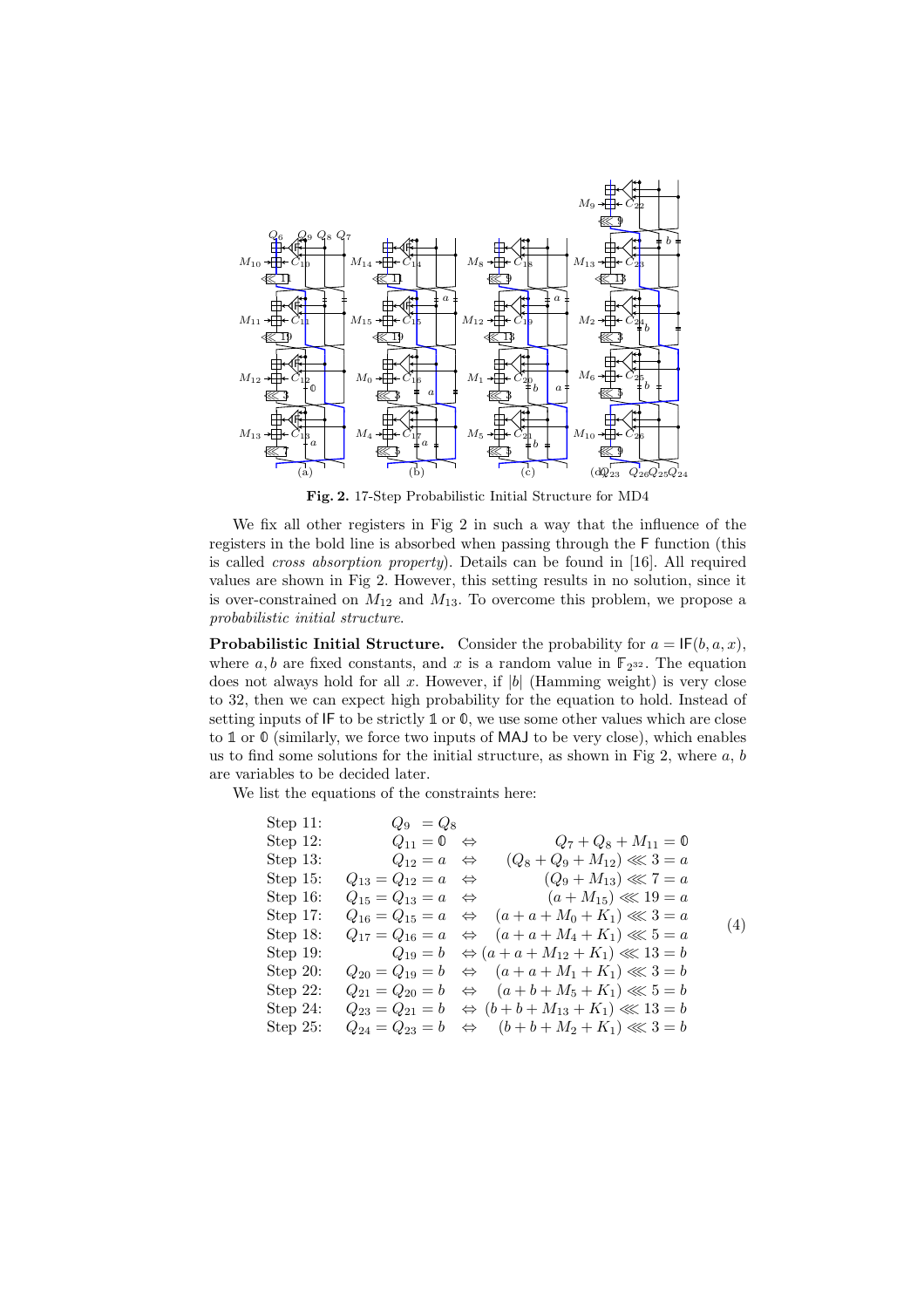The above system of equations allows us to have choices for  $a$  and  $b$ . Note that we used two probabilistic approximations in two places, *i.e.*,  $\mathsf{IF}(a, \mathbb{0}, Q_{10}) = \mathbb{0}$ at Step 13, and  $\text{MAJ}(b, Q_{18}, a) = a$  at Step 20. Each happens with probability  $2^{|a|-32}$  and  $2^{-|a\oplus b|}$ , respectively (assume  $Q_{10}$  and  $Q_{18}$  are uniformly distributed). To have high probability, we search the a, b which maximize  $prob = 2^{|a|-|a \oplus b|-32}$ . We found  $a =$  EFFFBFEF, and  $b =$  EFCF1F6F, which give  $prob = 2^{-8}$ . Solving (4) leaves  $M_0 =$  C37DFE86,  $M_1 =$  C377EA76,  $M_2 =$  C3D92B76,  $M_4 =$  44FE0488,  $M_5 = 452D2004, M_{12} = \text{COFD8501}, M_{13} = \text{C15EC601}, M_{15} = \text{07FE3E10}, Q_8 =$  $Q_9 = 1$ E81397E, and  $Q_7 + M_{11} = 151$  E17EC682. To ensure this works as expected, we verified the probability using a C program [15] , and the experiment confirms the result.

#### The pseudo-preimage algorithm.

- 1. Fix all mentioned message words/registers as above.
- 2. Randomly assign all other message words, except  $M_9, M_{10}$  and  $M_{14}$ .
- 3. Compute  $(Q_7, Q_8, Q_9)$  and  $(Q_{23}, Q_{24}, Q_{25})$ .
- 4. For all  $(Q_{26}, M_{14})$  compute forward from step 27 up to step 36, and obtain the list  $(L_q, Q_{26}, M_{14})$  (expected size  $2^{64}$ ).
- 5. For all  $(Q_6, M_9)$ , compute backward from step 9 up to step 0, and obtain the list  $(L_p^i, Q_6, M_9)$  (expected size  $2^{64}$ ).
- 6. Do feedforward and add the target, continue computing backwards up to step 40, and obtain the list  $(L_p, Q_6, M_9)$  (expected size  $2^{64}$ ).
- 7. Do partial matching with  $Q_{36}$  and  $Q_{39}$  ( $2^{64+64-64} = 2^{64}$  pairs left), then match with  $Q_{38}$  (2<sup>64-32</sup> = 2<sup>32</sup> pairs left).
- 8. For each pair left, compute the right  $M_{10}$ , such that  $Q_{37}$  is also matched (we have  $2^{32}$  pairs  $(M_{14}, Q_{26}, M_9, Q_6, M_{10})$  fully matched).
- 9. Check if any pair left satisfies Eqn (3), if yes, output the pseudo-preimage; otherwise repeat the above process until a pseudo-preimage is found  $(2^{32+8-32}$ 2 8 repetitions expected).

Clearly, the complexity is  $2^{72}$  with memory requirement  $2^{64}$ . There are some other additional properties. Note that given a new target, we can reuse the two lists  $L_p^i$  and  $L_q$ , so that the computation starts from Step 6 in the algorithm, which results in slightly faster pseudo-preimage in  $2^{69.4}$ . Furthermore, such an attack gives pseudo-preimage with chaining limited to the set  $L_p^i$  only.

#### 3.3 Preimage attack on the MD4 hash function

To find preimage using the pseudo-preimage attack above, we need to correct the padding. Note that  $M_{13}$  is precomputed, hence the length of last block is fixed, we need to fix the least significant 9 bits of  $M_{14}$  accordingly, *i.e.*, 447 (1BF) in hex). Note that adding more blocks will only affect the length by a multiple of  $512$   $(2^9)$ . We leave the number of additional blocks for chance as done in the algorithm in Section 3.2. A small modification on the algorithm (computing  $2^{55}$  candidates for each direction during each repetition, and  $2^{128-55\times2+8} = 2^{26}$ repetitions are needed, hence the size of  $L_p^i$  increases to  $2^{55+26} = 2^{81}$ ) will result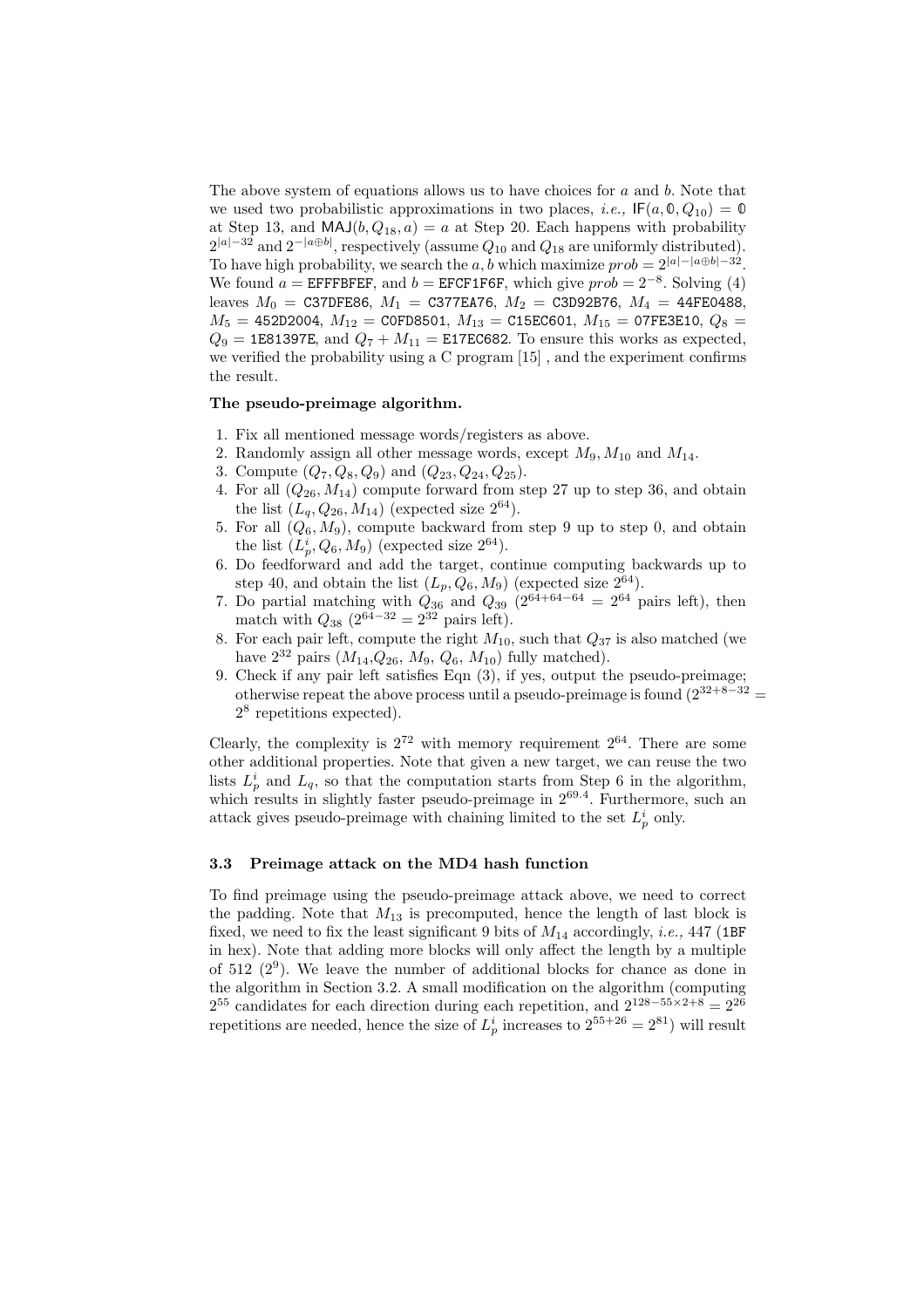in pseudo-preimage in  $2^{69.4+9} = 2^{78.4}$  with memory requirement  $2^{55}$ . This can be further converted into a preimage in  $2^{99.7}$  using the traditional conversion (link to input chaining of the last padded block), as the number of blocks can be resolved by expandable message (we compute a pseudo-preimage following the padding rule in 278.<sup>4</sup> , then apply the traditional conversion. Now, padding is no longer a problem when inverting the second last block etc.).

The resulting message of this attack has at least  $2^{50}$  blocks, due to the fact that  $M_{15}$  is the most significant word of the length  $(M_{15}||M_{14}$  denotes the length) and we have preset  $M_{15}$  to 07FE3E10.

Precomputation. Similarly we can restrict the input chaining to a subset of size  $2^{81}$ , by re-using the lists whenever looking for a new pseudo-preimage. So the pseudo-preimage can also be converted to preimage in  $2^{78.4}$ , when large precomputation is allowed. To achieve this, we precompute about  $2^{128}$  different message blocks (prefixed by the expandable message) and store those with output in the restricted subset. This requires storage of order  $2^{81}$  and precomputation effort  $2^{128}$ . Given a target, we compute a pseudo-preimage (with padding done), and it can be converted to a preimage by looking up the stored chaining values. Hence this requires online computation  $2^{78.4}$  only. Using a similar  $2^{128}$ precomputation, the generic Hellman tradeoff would either require almost 2<sup>7</sup>.<sup>8</sup> times more memory  $(2^{88.8})$  to achieve the same runtime, or would lead to online computation that is almost  $2^{15.6}$  times slower  $(2^{94})$  if the same memory would be available.

#### 3.4 Second-preimage attack on the MD4 hash function

In contrast to finding preimages, we can avoid the padding issues when finding second-preimages by finding pseudo-preimages for second last block etc., as done in  $[27]$ . Given  $2^{128}$  precomputation, the complexity of this second-preimage attack is in  $2^{69.4}$  with  $2^{72}$  memory when  $k > 2$ , *i.e.*, it works for all messages with original length before padding at least 2 blocks (1024 bits, at least 3 blocks after padding). Similarly, it works in time  $2^{99.7}$  and  $2^{64}$  memory without precomputation. Although a faster second-preimage attack exists [46], the attack only works for very long messages, i.e., at least 2<sup>56</sup> blocks. For comparison, a second preimage can be found in  $2^{n-k}$ , if the given message is of more than  $2^k$ blocks, due to Kelsey and Schneier  $[20]$  ( $2^{64}$  for both time and memory if the optimal  $k = 64$  can be achieved).

# 4 Preimage Attack against Tiger

Before presenting the result, we give some notations used in this Section. Let  $X^o$  and  $X^e$  denote the odd bytes and even bytes from register X, respectively. More generally, let us denote  $X^s$  so that those bits indexed by the set s are the same as in  $X$  and the rest are set to 0. To be consistent, we can define  $e = \{0, \ldots, 7, 16, \ldots, 23, 32, \ldots, 39, 48, \ldots, 55\}$  and  $o = \{8, \ldots, 15, 24, \ldots, 31, \ldots, 55\}$  $40, \ldots, 47, 56, \ldots, 63$ .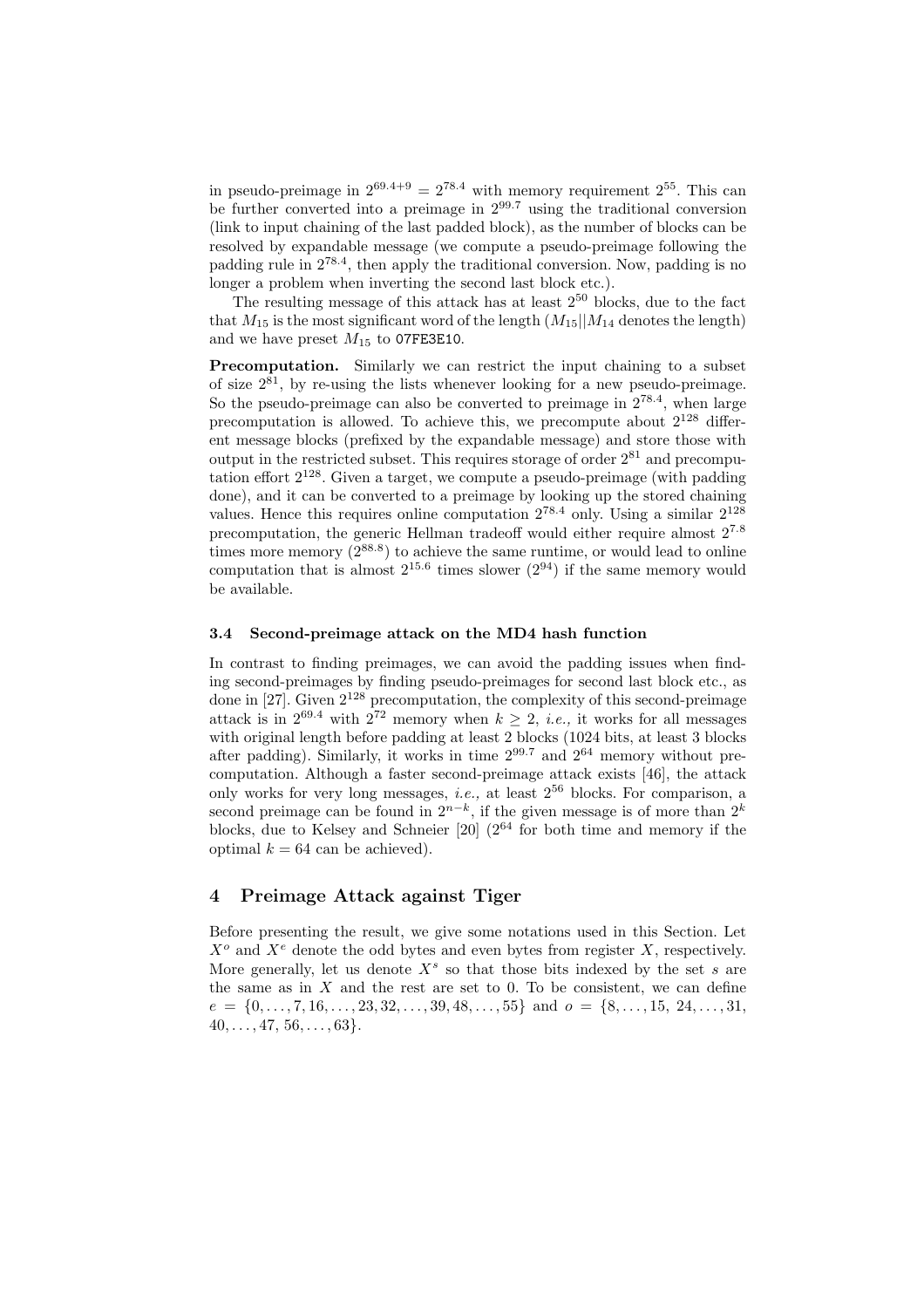#### 4.1 Description of Tiger

Tiger is an iterative hash function based on the MD structure. The message is padded followed by the 64-bit length of the original message so that the length of the padded message becomes a multiple of 512. Then it is split into blocks of 512 bits and fed into the compression function iteratively. The compression of Tiger takes 3 chaining words and 8 message words (each word is of 64 bits) as input and produces the updated 3 chaining words as output. It consists of two parts: message expansion and step function. The input chaining is fed forward, together with output of last step function, to produce the output of the compression function, which is a variant of the Davies-Meyer construction. We introduce the step function and message expansion in details as follows.

**Step Function.** We name the three input chaining words of compression function as A, B and C. These three registers are updated as follows.  $C \leftarrow C \oplus X$ ;  $A \leftarrow A$  – even $(C)$ ;  $B \leftarrow (B + \text{odd}(C)) \times mul$ . The result is then shifted around so that A, B, C become C, A, B. Here  $+$ ,  $-$ ,  $\times$  are addition, subtraction and multiplication, in  $\mathbb{Z}_{2^{64}}$ , respectively. The two non-linear function even and odd are defined as follows.

$$
\text{even}(x) = T_1[x_B^0] \oplus T_2[x_B^2] \oplus T_3[x_B^4] \oplus T_4[x_B^6],
$$
  

$$
\text{odd}(x) = T_4[x_B^1] \oplus T_3[x_B^3] \oplus T_2[x_B^5] \oplus T_1[x_B^7],
$$

where  $T_1, \ldots, T_4$  are four S-boxes defined on  $\{0, 1\}^8 \to \{0, 1\}^{64}$ , and  $x_B^i$  denotes the *i*-th least significant *Byte* of x, the details can be found in [5]. mul is 5, 7, 9 for the three passes, respectively.

Message Expansion. The 512-bit message block is split into 8 message words  $X_0, \ldots, X_7$ , each of 64 bits. The key scheduling function takes  $X_0, \ldots, X_7$  as input and produces message words  $\{X_8, \ldots, X_{15}\}\$  and  $\{X_{16}, \ldots, X_{23}\}\$  recursively as follows.  $(X_8, \ldots, X_{15}) = \text{KSF}(X_0, \ldots, X_7), (X_{16}, \ldots, X_{23}) = \text{KSF}(X_8, \ldots, X_{15}),$ where the key scheduling function KSF is defined as follows. We use  $(X_8, \ldots, X_{15})$  =  $\mathsf{KSF}(X_0, \ldots, X_7)$  as an example here.

| <i>First Step:</i>                                 | Second Step:                                                |
|----------------------------------------------------|-------------------------------------------------------------|
| $Y_0 = X_0 - (X_7 \oplus K_3)$                     | $X_8 = Y_0 + Y_7$                                           |
| $Y_1 = X_1 \oplus Y_0$                             | $X_9 = Y_1 - (X_8 \oplus (\overline{Y}_7 \ll 19))$          |
| $Y_2 = X_2 + Y_1$                                  | $X_{10} = Y_2 \oplus X_9$                                   |
| $Y_3 = X_3 - (Y_2 \oplus (\overline{Y}_1 \ll 19))$ | $X_{11} = Y_3 + X_{10}$                                     |
| $Y_4 = X_4 \oplus Y_3$                             | $X_{12} = Y_4 - (X_{11} \oplus (\overline{X}_{10} \gg 23))$ |
| $Y_5 = X_5 + Y_4$                                  | $X_{13} = Y_5 \oplus X_{12}$                                |
| $Y_6 = X_6 - (Y_5 \oplus (\overline{Y}_4 \gg 23))$ | $X_{14} = Y_6 + X_{13}$                                     |
| $Y_7 = X_7 \oplus Y_6$                             | $X_{15} = Y_7 - (X_{14} \oplus K_4)$                        |

with  $K_3 = A5A5A5A5A5A5A5A5$ ,  $K_4 = 0.123456789ABCDEF$ , and  $\overline{Y}$  denotes bitwise complement of Y.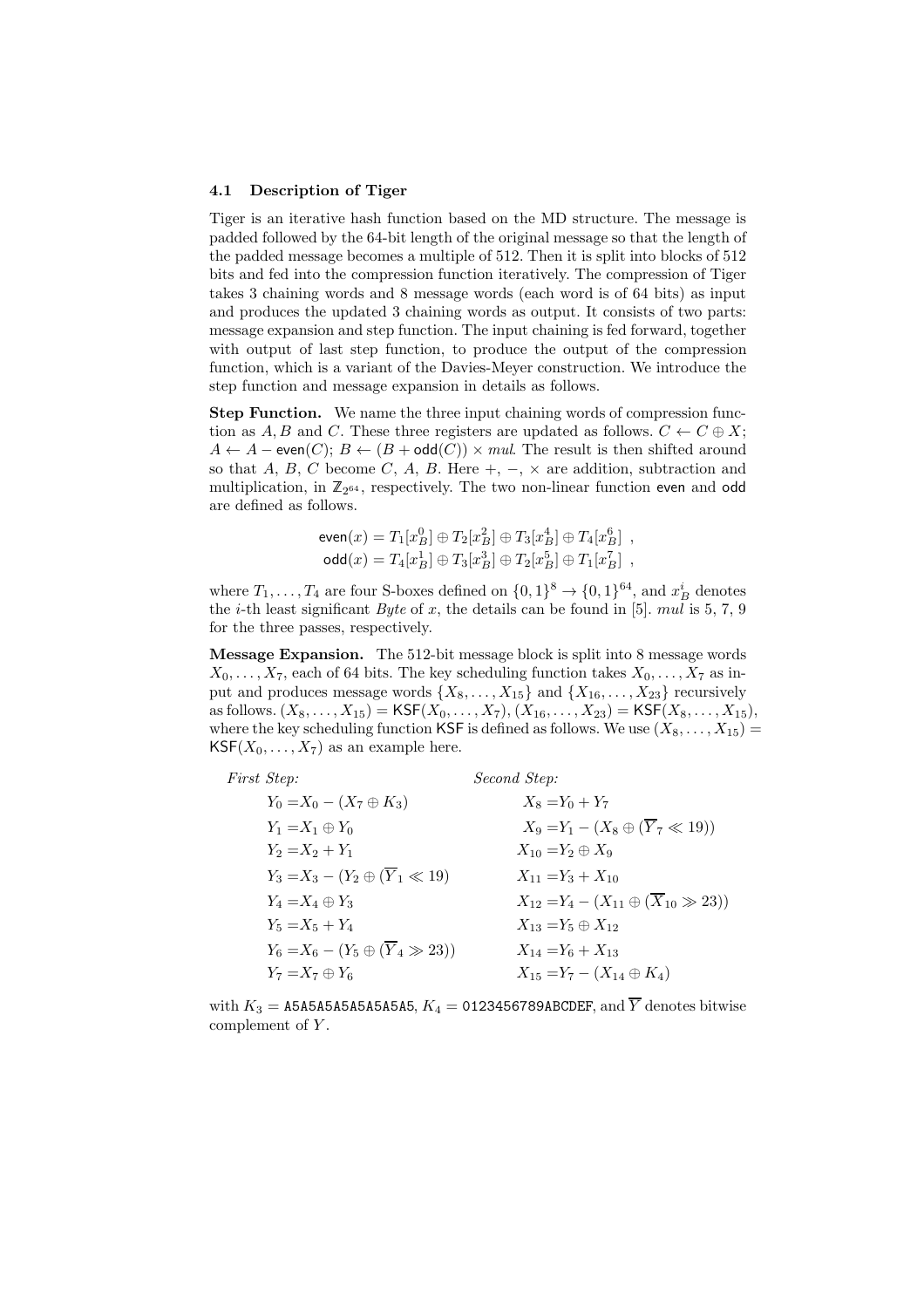Attack Preview. The MITM preimage attack has been applied to Tiger, however for variants reduced to 16 and 23 steps [19,42], out of 24 in full Tiger. The difficulty lies on finding good neutral words, longer initial structure and partial matching. In our attack, we find a 4-step initial structure, extend the partial matching to 5 steps and provide choice of neutral words achieving this. However each of them comes with constraints posed on message words/registers, due to the very complicated message scheduling used in Tiger. Throughout the description of the attack, we will explicitly give all those constraints, and explain how they can be fulfilled using the multi-word technique, i.e., utilizing the degrees of freedom of most message words and registers to fulfill these constraints, which are usually left as random in the original MITM preimage attacks.

#### 4.2 Precomputed Initial Structure

The original initial structure does not apply to Tiger, since the message words are xor-ed into the chaining, followed by addition/subtraction operations. One cannot swap the order of xor and addition/subtraction, unless the chaining values are within certain range so that we can either approximate xor by addition, or approximate addition by xor. We can either restrict one of the inputs to <sup>0</sup>, or force the output to be 1, e.g.,  $X \oplus \mathbb{O} = X + \mathbb{O}$ , and  $X \oplus Y = \mathbb{1}$  if and only if  $X + Y = 1$ . Under this restriction, we are able to have a 4-step initial structure as shown in Fig  $3(a)$ , which comes with the following three constraints.

**Constraint 1** Variables from  $X_i$  lie on the odd bytes only, so that  $(X_i^e)$  is fixed.

**Constraint 2** Assume we have control over  $X_{i+4}$  on those bits so that  $(\frac{X_{i+4}}{mul})^o$ is fixed, and there is no carry from even bytes to odd bytes so that we can eventually move the  $X'_{i+4}$  further up above the **odd** function in step  $i + 1$ . The idea is to keep the input to the **odd** function unchanged when we move the  $(\frac{X_{i+4}}{mul})^e$  as shown in Fig  $3(b)$ .

**Constraint 3**  $C_{i+3} \oplus X_{i+4}$  should be 1 for those bits, where variables from  $X_{i+4}$ lie.

After the precomputed initial structure (PIS) is formed, we essentially swap the order of  $X_i^e$  and  $(\frac{X_{i+4}}{mul})^o$ , which are 4 steps away from each other originally.

#### 4.3 Message Compensation

The length of each independent chunk is at most 7 steps, due to the fact that any consecutive 8 message words can generate all other words (i.e., related to all other words). Message compensation is used to achieve the maximum length (or close to maximum) for each chunk. Since we are able to have 4-step PIS, we would have  $7 + 4 + 1 + 7 = 19$  steps for two chunks. Details are shown in Fig 4. Where  $X_7, \ldots, X_{13}$  form the first chunk (7 steps),  $X_{14}, \ldots, X_{18}$  may be dealt with using precomputed initial structure as shown above, and  $X_{19}, \ldots, X_{23}, X_0$ ,  $X_1$  are the second chunk (7 steps). In this way, we have 19-step extended chunks.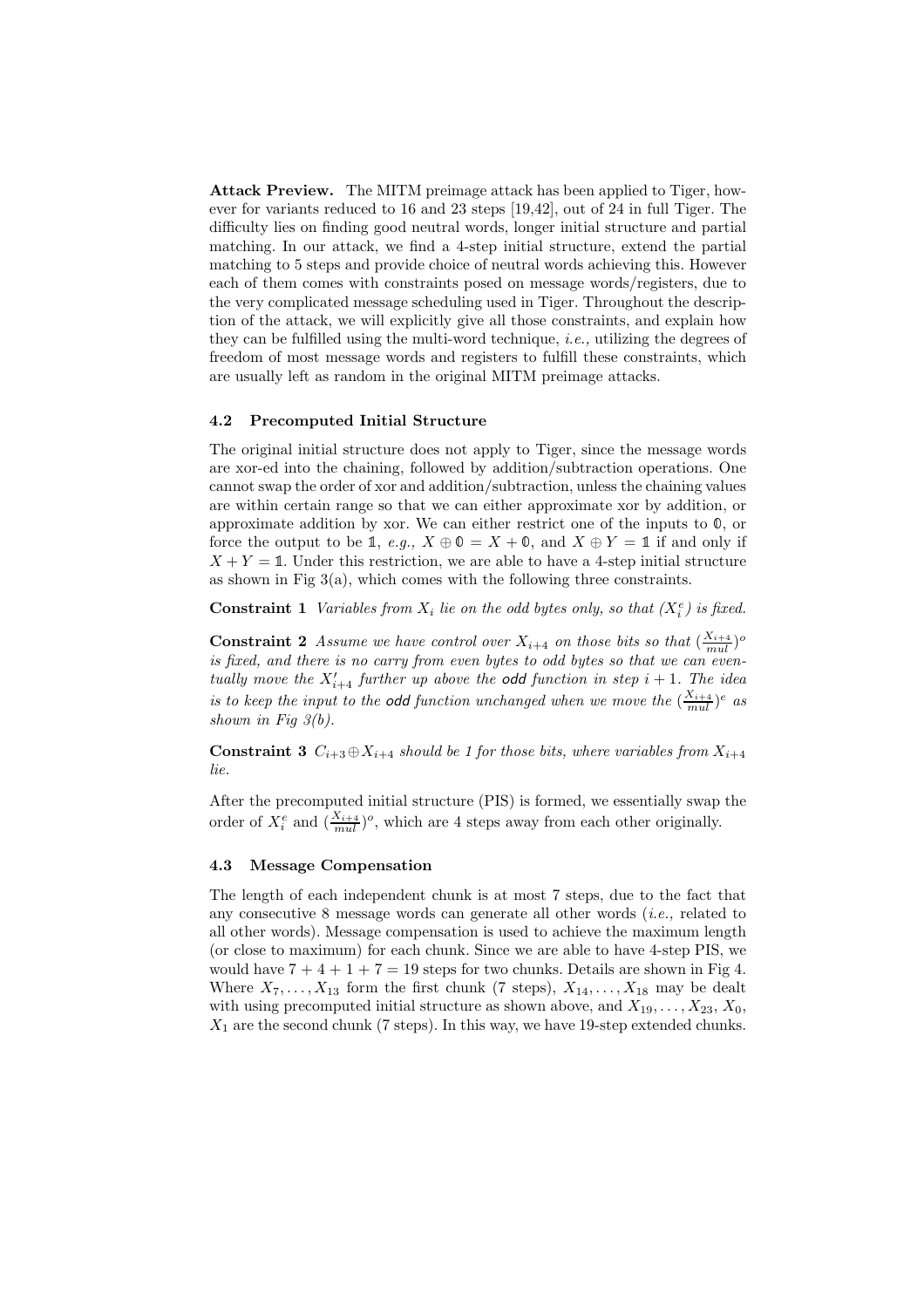

Fig. 3. 4-Step Initial Structure and 5-step Partial Matching for Tiger



Fig. 4. The neutral words with key scheduling function for Tiger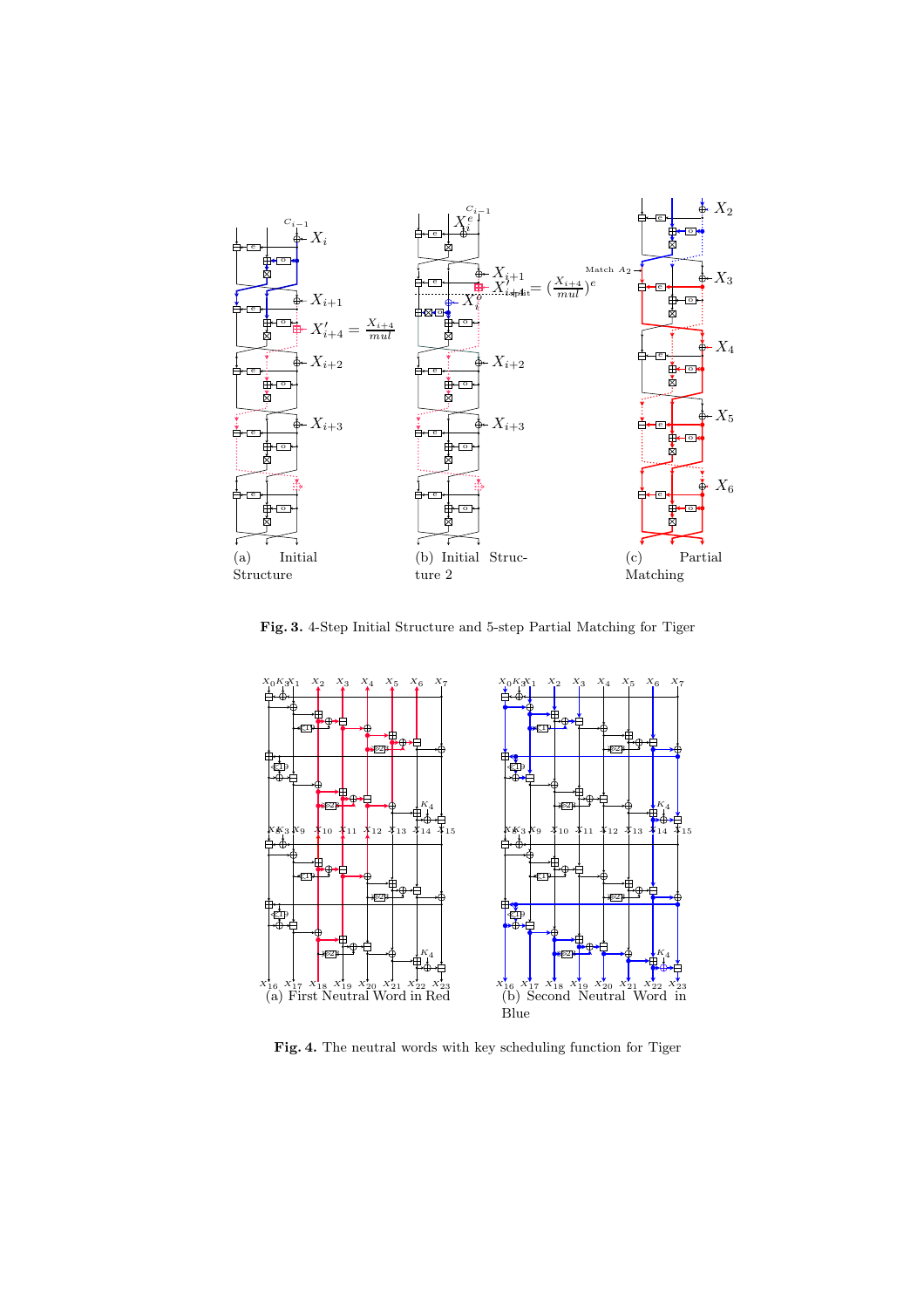For the first chunk, we use a few bits of  $X_{18}$  as the neutral word (we will discuss which bits are to be used later). We force  $X_{18}$  to be the only one affected in the third pass  $(i.e., X_{16},...,X_{23})$ . We come up with such a configuration following the rule that there are as few words affected in the current pass as possible. In summary, we have  $\{X_2, \ldots, X_6, X_{10}, X_{11}, X_{12}, X_{18}\}\$  affected as shown in Fig 4(a). Note this comes with

**Constraint 4** We use at most the least significant 23 bits of  $X_{18}$  so that these bits disappear when  $(X_{18} \gg 23)$  is done (as shown in Fig. 4(a)), hence it does not affect  $X_{20}$  etc.

For the second chunk, we use a few bits of  $X_{14}$  as the neutral word and avoid difference in  $X_7$  in the first pass. Meanwhile, we avoid differences in  $X_8, \ldots, X_{13}$ and  $X_{15}$  for the second pass. In the end, we have  $\{X_0, \ldots, X_3, X_{14}, X_{16}, \ldots, X_{23}\}\$ affected as shown in Fig 4(b). Note this comes with a constraint

#### Constraint 5  $X_{15}$  remains constant.

The two neutral words affect some common message words, *i.e.*,  $X_2, X_3, X_6$ and  $X_{18}$ . We will need to choose the bits from two neutral words  $X_{14}$  and  $X_{18}$ properly, so that

**Constraint 6**  $X_{14}$  and  $X_{18}$  will not affect any common bits of any word simultaneously, i.e., for  $X_2, X_3, X_6$  and  $X_{18}$ .

We are left with the choices of the neutral bits for minimizing the attack complexity, which will be discussed later in Section 4.5.

#### 4.4 Partial Matching and Partial Fixing

The direct partial matching works for 3 steps by computing backwards. Furthermore, by fixing the even bytes of the first message word (partial fixing technique) in forward direction, Isobe and Shibutani [19] are able to achieve 4-step, and 5 step by Wang and Sasaki [42]. In addition to the 4-step initial structure, we further post more conditions on message words in order to achieve 5-step partial matching (different from  $[42]$ ), as shown in Fig 3(c), it covers step 2 to step 6.

**Constraint 7** The partial information below  $X_3$  as in Fig  $3(c)$  computed from  $X<sub>6</sub>$  should cover all even bytes so that we can compute the even function in step 3;

**Constraint 8**  $X_2^o$  should be related to  $X_{14}$  only, so that we can compute the odd function at step 2 independently of  $X_{18}$ .

To summarize, we are to use  $\{X_7, \ldots, X_{13}\}$  as one chunk,  $\{X_{19}, \ldots, X_{23},\}$  $X_1, X_2$  as the other chunk; precomputed initial structure covers steps using  $\{X_{14}, \ldots, X_{18}\}\ (i = 14 \text{ for Section 4.2});$  and partial matching works for  $\{X_2, \ldots, X_6\}$ . Hence, the full Tiger of all 24 steps is covered.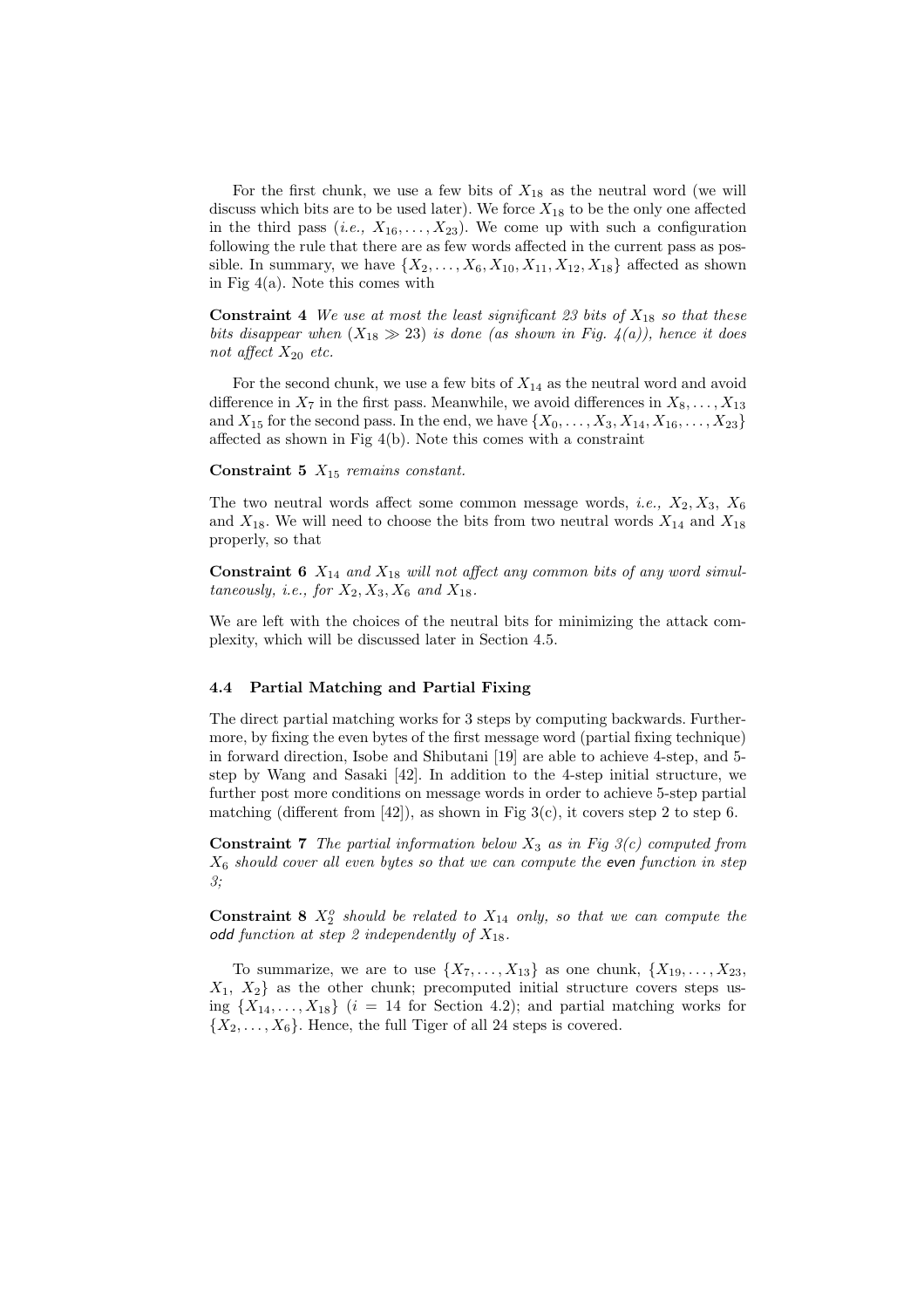#### 4.5 Attack Description and Complexity Analysis

In this section, we show how to set the message words and registers for the PIS in order to have all constraints fulfilled. We also give algorithms with complexity evaluations, when necessary, to demonstrate how the attack works.

**Fulfilling all Constraints.** To have constraints about  $X_{18}$  fulfilled (*i.e.*, Constraints 2, 4, and 8), we choose neutral bits from  $X_{18}^{s_b}$ , where  $s_b = \{0, \ldots, 7, 16, \ldots\}$  $..., 22$ . Similarly, to have Constraint 1 on  $X_{14}$  fulfilled, we restrict the neutral bits from bytes 3, 5, 7 of  $X_{14}$ , *i.e.*,  $X_{14}^{s_f}$  with  $s_f = \{24, \ldots, 31, 40, \ldots, 47,$ 57, . . . , 63} (bit 56 is reserved for padding). Due to the fact that addition/subtraction will only propagate differences towards MSB, the least significant bits of  $X_{14}^{s_f}$ that may affect on  $X_2, X_3, X_6, X_{18}$  are 43 (due to  $\ll$ 19), 62 (due to  $\ll$ 19 twice), 24, and 24, respectively. However,  $X_{18}^{s_b}$  has very low chance ( $\simeq$  0) of affecting up to bit 43 of  $X_2$ , bit 62 of  $X_3$ , bit 24 of  $X_{18}$ , and we will filter candidates so that the influence on  $X_6$  is limited to up to bit 23. Hence, Constraint 6 can be fulfilled. To fulfill Constraint 5, we force  $Y_6^{s_f} = X_{14}^{s_f}$  (through setting  $X_{13}^{s_f} = \emptyset$ ), and  $X_7^{s_f} = K_4^{s_f}$ . We leave Constraint 3 for PIS setup, and Constraint 7 for partial matching, to be addressed later.

Precomputed Initial Structure. For the precomputed initial structure to work, we have to preset several message words. Besides  $X_{13}^{s_f} = 0$  and  $X_7^{s_f} = K_4^{s_f}$ , we still need to take care of the padding. We set  $X_6^{56} = 1$ , *i.e.*, the length of original message in last block is  $447$  ( $7 \times 64 - 1$ ). Hence, we need to set  $X_7^{\{0,\ldots,8\}} = 447$ . Note that adding more blocks will affect the length by a multiple of 2<sup>9</sup>, which has no effect on the 9 LSBs of  $X_7$ . To reduce the influence of  $X_{14}^{s_f}$ on  $X_6$ , we further set  $(\overline{Y}_4 \gg 23 \oplus Y_5)^{s_f} = \mathbb{0}$ , so that only  $X_6^{s_f}$  out of  $X_6$  will be affected. Note the PIS can be done in  $2^{15}$  evaluations of key scheduling (leaving restriction on  $X_{14}^{s_f}$  for probability only). This is negligible since we can reuse the PIS for at least  $2^{16}$  times, to be discussed later.

**Finding good candidates - Backward.** We use bits from  $X_{18}^{s_b}$  to compute the good candidates for backward direction. Constraint 2 further restricts us to choose values such that  $X_{18}^{\{0,\ldots,7\}}$  and  $X_{18}^{\{16,\ldots,23\}}$  are multiple of 9 (*mul* = 9 for third pass). Hence, we can have  $\lceil 2^8/9 \rceil \times \lceil 2^7/9 \rceil = 2^{8.8}$  good candidates. Finally, we filter out candidates which do not fulfill Constraint 6. Experiments show that the remaining good candidates are about  $2<sup>8</sup>$ . Note these good candidates need to be computed under the constrainted PIS, we use message modification techniques to fulfill the constraints for PIS, and to get the  $2<sup>8</sup>$  good candidates in less than  $2^{19}$  key scheduling evaluations. Details can be found in [15].

**Finding good candidates - Forward.** We use bits from  $X_{14}^{s_f}$  to compute the good candidates for backward direction. To have Constraint 3 fulfilled, we need to filter the candidates, such that it gives  $\mathbb{1}$  for  $C_{i+3}^{s_b}$  as in Fig 3(b), this reduces the number of candidates to  $2^{23-15} = 2^8$ . Note that this part can be re-used for many different (at least  $2^{16}$ )  $C_i$ , by changing the even bytes, which we can freely set at the very beginning of the MITM preimage attack. Hence, the time complexity for this part is also negligible.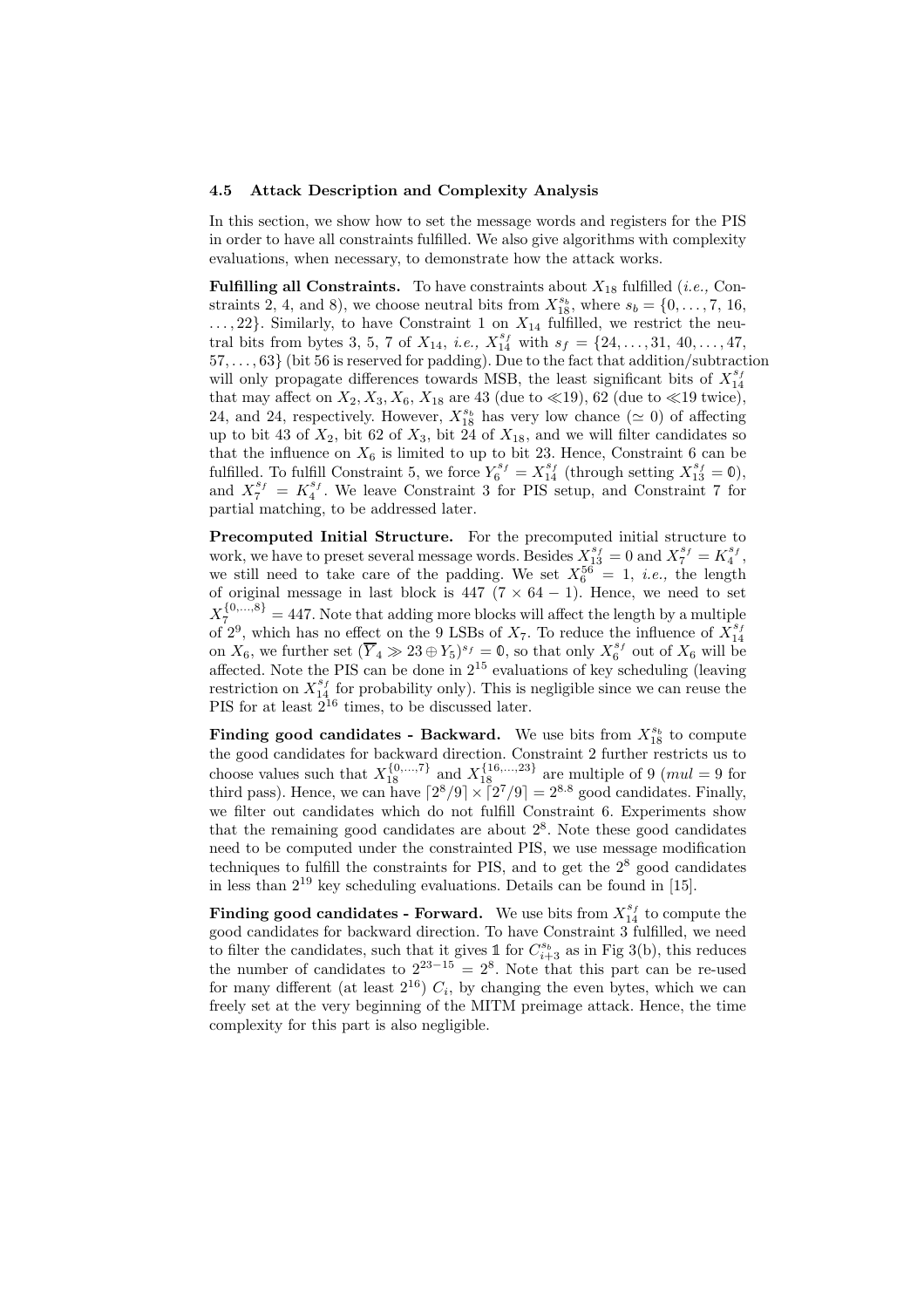**Probabilistic Partial Matching.** Partial matching matches  $A_2$  from both sides, where we can compute  $A_2$  in the forward direction without any problem. However, in the backward direction, we only know information of bytes 0, 1, 2, 4, 6 of  $X_6$  (red), as to compute  $B_3^e$ . Note that  $B_3 = (B_6 \oplus X_6 + \text{even}(B_6))/5 - \text{odd}$  $\text{odd}(B_5)$  (*mul* = 5 for first pass), where  $B_5$  and  $B_6$  are known. We rewrite it to  $B_3 = (B_6 \oplus X_6)/5 + K_5$ , where  $K_5 = \text{even}(B_5)/5 - \text{odd}(B_4)$ . We can compute bytes 0, 1, 2 of  $B_3$ , yet we still need bytes 4, 6 from information of bytes 4, 6 of  $X_6$  only. Note that  $B_3^{\{32,\dots,39\}} = (B_6^{\{32,\dots,39\}} \oplus X_6^{\{32,\dots,39\}} - \text{Bo} \times 2^{32})/5 +$  $K_5^{\{32,\ldots,39\}} + \mathsf{Ca}\times2^{32}$ , where  $\mathsf{Bo}\in\{0,\ldots,4\}$  denote borrow from bit 31 when '/5' is carried out, and  $Ca \in \{0,1\}$  denote the carry for the '+' from bit 31. We deal with the Bo by computing all possible choices, and guess the  $Ca = K_5^{31}$  which results in a probability  $3/4$  for the Ca to be correct. This gives an example for byte 4, and we can deal with byte 6 similarly. The process results in 25 times more computations for partial matching, together with probability 9/16. However, we shall only need to repeat the even and the '−' at Step 3, so that the essential repetition is equivalent to less than  $2^{-1}$  compression computations per candidate.

Complexity of Finding a (Second) Preimage. Following the MITM preimage attack framework, the pseudo-preimage attack works as follows.

- 1. Randomly choose  $A_{14}, B_{14}, C_{14}$ .
- 2. Compute precomputed initial structure.
- 3. Compute candidates in backward and forward directions.
- 4. Repeat for  $2^{16}$  values of  $C_{14}$  by looping all values in byte 4 and 6 (this step is to make time complexity for first three steps negligible):
	- (a) For each candidate for backward and forward directions, compute  $A_2$ independently.
	- (b) Carry out probabilistic partial matching. If a full match on  $A_2$  is found, further re-check if the "guess" is correct.
- 5. Repeat 1-4 until a pseudo-preimage is found.

The pseudo-preimage attack works in time  $2^{185.4}$   $(2^{192-8} \times 1.5 \times (3/4)^{-2})$ , which can be reduced to  $2^{182.4}$  when more than  $2^4$  targets are available (by using targets as part of backward candidates as in GMTPP). The pseudo-preimage can be converted to preimage attack with time complexity  $2^{189.7}$  using the traditional conversion, with memory requirement of order  $2^8$ . Following the GMTPP framework, the time complexity can be further reduced to  $2^{188.8}$  (by computing 24 pseudo preimages and  $2^{192}/24$  linking messages), with the same memory requirement. Similarly, the second-preimage attack works in 2<sup>188</sup>.<sup>2</sup> , when the given message is of more than  $2<sup>4</sup>$  blocks.

# 5 Concluding Discussion

We conclude with a discussion of results and some open problems that are independent of particular hash functions. In this paper we have extended the framework around meet-in-the-middle attacks that is currently being developed by the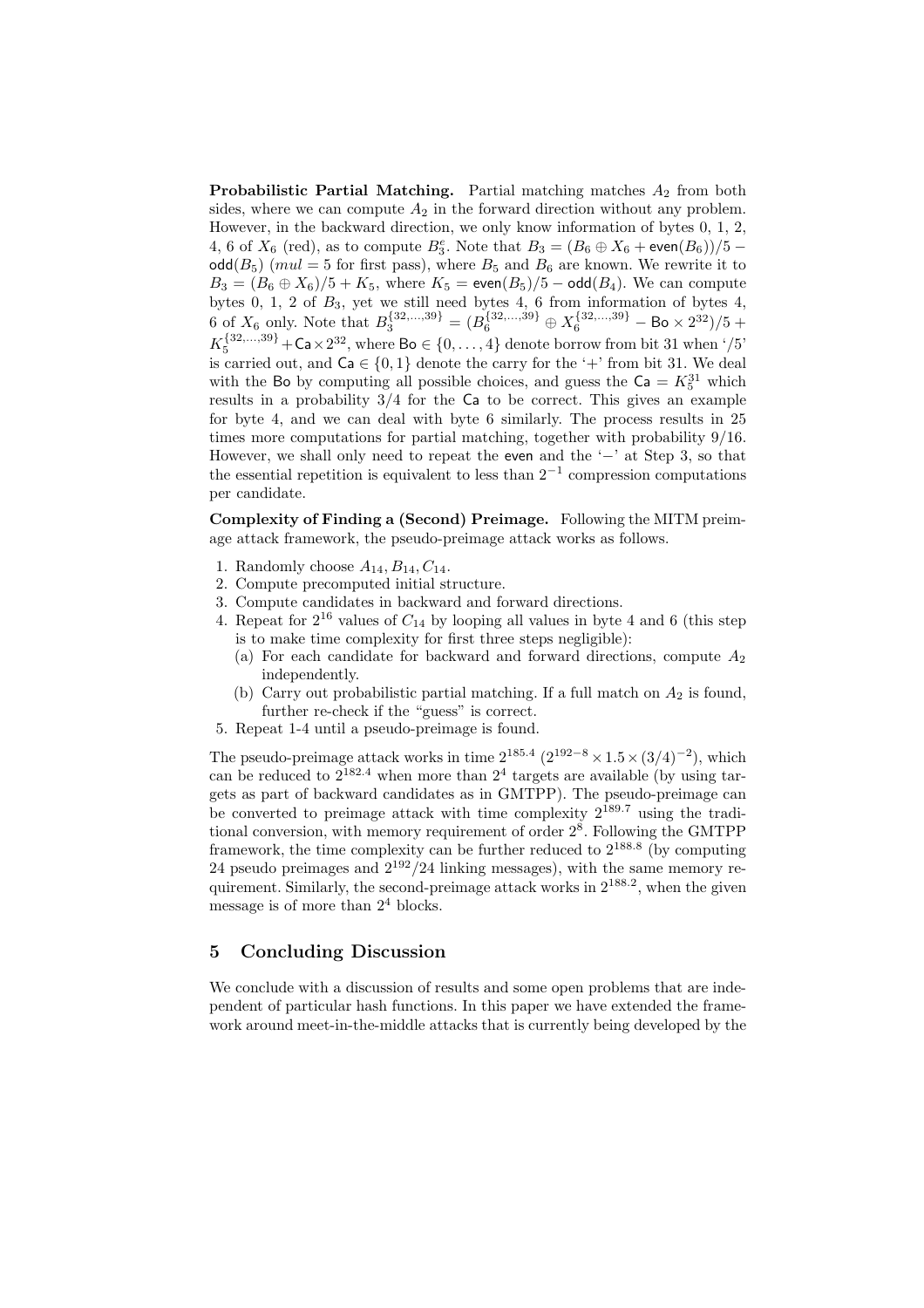community with a number of general approaches. We illustrated those extensions with improved preimage attacks on various time-tested hash functions, with the first cryptanalytic attack on the full Tiger hash function probably being the most interesting example. Other examples include various improved preimage attacks on MD4 and step-reduced SHA-2.

One of the generic ideas presented was the following. Under the meet-inthe-middle preimage attack framework, we presented new techniques to convert pseudo-preimage into preimage faster than the traditional method, i.e., the Generic Multi-Target Pseudo Preimage and a simple precomputation technique. It will be interesting to see if an algorithm solving the Enhanced 3-Sum Problem faster than  $2^{2n}$  for a set size of  $2^n$  exists, so that the MTPP can be valid for any l. On the other hand, we found pseudo-preimage for MD4 in  $2^{72}$ , it will be interesting to see if any of the new conversion techniques or other unknown techniques works when converting pseudo-preimage to preimage for MD4.

We expect the techniques outlined in this paper to also improve existing preimage attacks on well studied hash functions like MD5, SHA-1, HAVAL, and others. Also, the narrow-pipe SHA-3 candidates seem to be natural targets.

Acknowledgements. We would like to thank Kazumaro Aoki, Gaëtan Leurent, Yu Sasaki, Kyoji Shibutani, Lei Wang, and the anonymous reviewers of Eurocrypt 2010 and Asiacrypt 2010 for interesting discussions. Part of this work was done while the third author was with Graz University of Technology, and the first author was visiting. The work in this paper is supported in part by the Singapore National Research Foundation under Research Grant NRF-CRP2-2007-03, the Singapore Ministry of Education under Research Grant T206B2204, by the IAP Programme P6/26 BCRYPT of the Belgian State (Belgian Science Policy), and by the European Commission under contract ICT-2007-216646 (ECRYPT II).

# References

- 1. Multisource File Transfer Protocol. http://en.wikipedia.org/wiki/ Multisource\_File\_Transfer\_Protocol.
- 2. Rsync. http://rsync.samba.org/.
- 3. TigerTree Hash Code. http://tigertree.sourceforge.net/.
- 4. 3-Sum Problem. http://en.wikipedia.org/wiki/3SUM.
- 5. R. J. Anderson and E. Biham. TIGER: A Fast New Hash Function. In D. Gollmann, editor, FSE, volume 1039 of LNCS, pages 89–97. Springer, 1996.
- 6. K. Aoki, J. Guo, K. Matusiewicz, Y. Sasaki, and L. Wang. Preimages for Step-Reduced SHA-2. In M. Matsui, editor, ASIACRYPT, volume 5912 of LNCS, pages 578–597. Springer, 2009.
- 7. K. Aoki and Y. Sasaki. Meet-in-the-Middle Preimage Attacks Against Reduced SHA-0 and SHA-1. In S. Halevi, editor, CRYPTO, LNCS, pages 70–89. Springer, 2009.
- 8. K. Aoki and Y. Sasaki. Preimage Attacks on One-Block MD4, 63-Step MD5 and More. In R. Avanzi, L. Keliher, and F. Sica, editors, SAC, volume 5381 of LNCS, pages 103–119. Springer, 2009.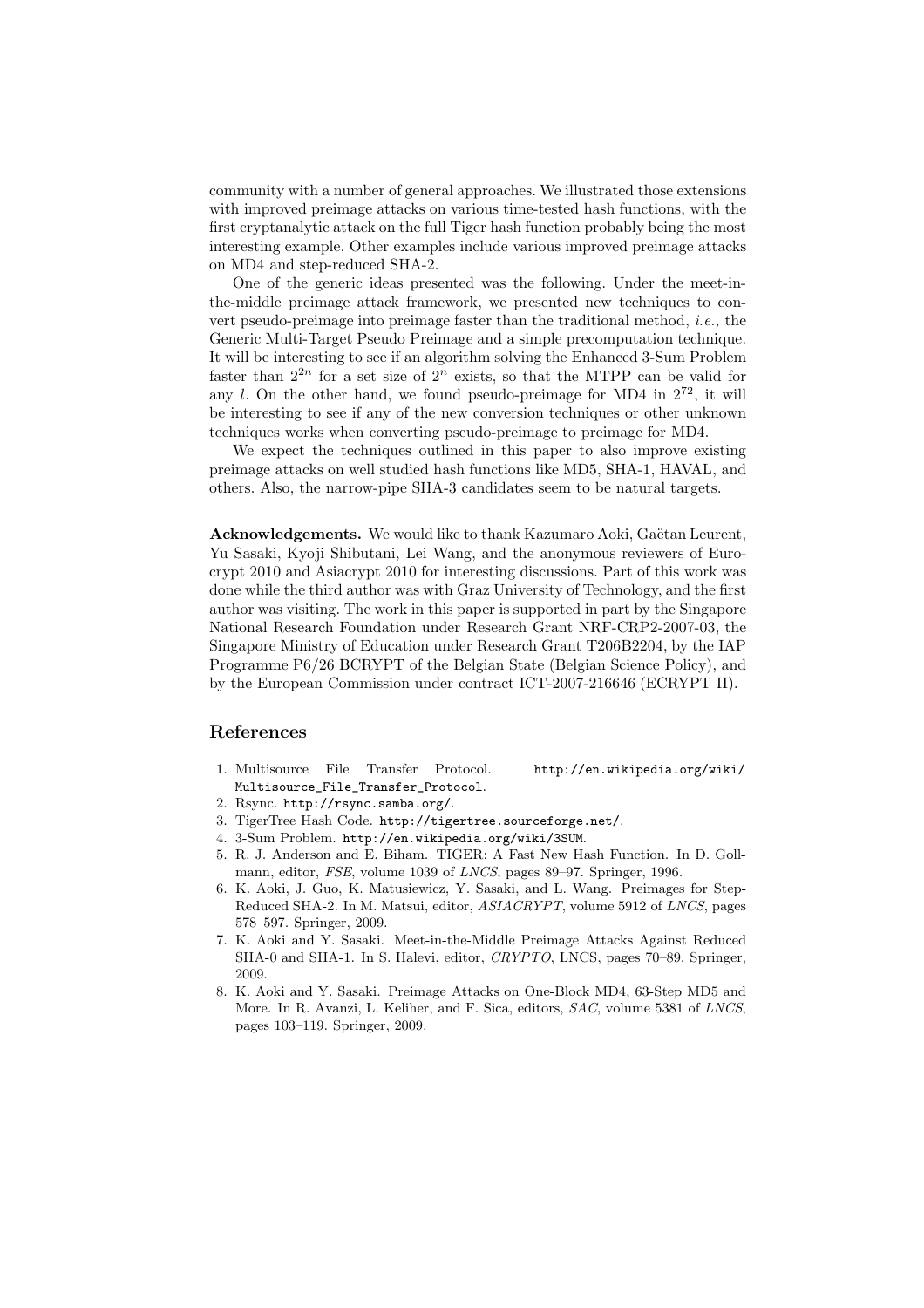- 9. I. Baran, E. D. Demaine, and M. Patrascu. Subquadratic algorithms for 3SUM. Algorithmica, 50(4):584–596, 2008.
- 10. E. Barkan, E. Biham, and A. Shamir. Rigorous Bounds on Cryptanalytic Time/Memory Tradeoffs. In C. Dwork, editor, CRYPTO, volume 4117 of LNCS, pages 1–21. Springer, 2006.
- 11. E. Biham. New Techniques for Cryptanalysis of Hash Functions and Improved Attacks on Snefru. In K. Nyberg, editor, FSE, volume 5086 of LNCS, pages 444– 461. Springer, 2008.
- 12. C. De Cannière and C. Rechberger. Finding SHA-1 Characteristics: General Results and Applications. In X. Lai and K. Chen, editors, ASIACRYPT, volume 4284 of LNCS, pages 1–20. Springer, 2006.
- 13. C. De Cannière and C. Rechberger. Preimages for Reduced SHA-0 and SHA-1. In D. Wagner, editor, CRYPTO, volume 5157 of LNCS, pages 179–202. Springer, 2008.
- 14. H. Dobbertin. The First Two Rounds of MD4 are Not One-Way. In S. Vaudenay, editor, FSE, volume 1372 of LNCS, pages 284–292. Springer, 1998.
- 15. J. Guo. The C Program Verifies the Preimage Attacks against Tiger and MD4, 2010. Available: http://www.jguo.org/docs/Tiger-MD4-AC10.zip.
- 16. J. Guo, S. Ling, C. Rechberger, and H. Wang. Advanced Meet-in-the-Middle Preimage Attacks: First Results on Full Tiger, and Improved Results on MD4 and SHA-2. Cryptology ePrint Archive, Report 2010/016, 2010. http://eprint.iacr. org/2010/016.pdf.
- 17. N. Haller. RFC1760 The S/KEY One-Time Password System, 1995.
- 18. M. E. Hellman. A Cryptanalytic Time Memory Trade-Off. IEEE Transactions on Information Theory, 26(4):401–406, 1980.
- 19. T. Isobe and K. Shibutani. Preimage Attacks on Reduced Tiger and SHA-2. In O. Dunkelman, editor, FSE, volume 5665 of LNCS, pages 139–155. Springer, 2009.
- 20. J. Kelsey and B. Schneier. Second Preimage on n-bit hash functions for much less than  $2^n$  work. In R. Cramer, editor,  $EUROCRYPT$ , volume 3494 of LNCS. Springer, 2005.
- 21. D. Khovratovich, I. Nikolic, and R.-P. Weinmann. Meet-in-the-Middle Attacks on SHA-3 Candidates. In O. Dunkelman, editor, FSE, volume 5665 of LNCS, pages 228–245. Springer, 2009.
- 22. L. R. Knudsen, J. E. Mathiassen, F. Muller, and S. S. Thomsen. Cryptanalysis of MD2. Journal of Cryptology, 23(1):72–90, 2010.
- 23. X. Lai and J. L. Massey. Hash Function Based on Block Ciphers. In EUROCRYPT, pages 55–70, 1992.
- 24. M. Lamberger, N. Pramstaller, C. Rechberger, and V. Rijmen. Second Preimages for SMASH. In M. Abe, editor, CT-RSA, volume 4377 of Lecture Notes in Computer Science, pages 101–111. Springer, 2007.
- 25. M. Lamberger, N. Pramstaller, C. Rechberger, and V. Rijmen. Analysis of the Hash Function Design Strategy Called SMASH. IEEE Transactions on Information Theory, 54(8):3647–3655, 2008.
- 26. G. Leurent. Message Freedom in MD4 and MD5 Collisions: Application to APOP. In A. Biryukov, editor, FSE, volume 4593 of LNCS, pages 309–328. Springer, 2007.
- 27. G. Leurent. MD4 is Not One-Way. In K. Nyberg, editor, FSE, volume 5086 of LNCS, pages 412–428. Springer, 2008.
- 28. F. Mendel, N. Pramstaller, and C. Rechberger. A (Second) Preimage Attack on the GOST Hash Function. In K. Nyberg, editor, FSE, volume 5086 of LNCS, pages 224–234. Springer, 2008.